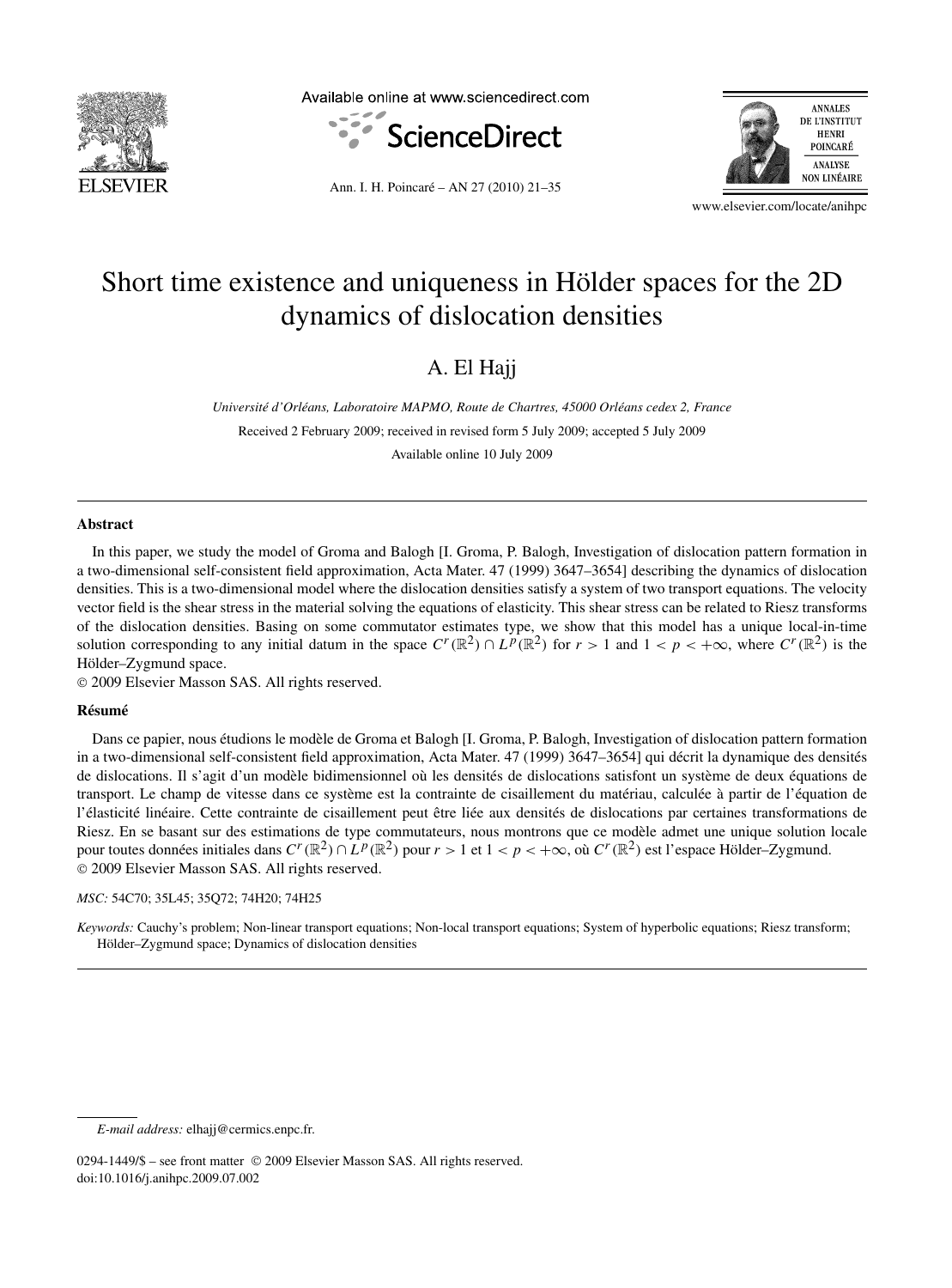# **1. Introduction**

#### *1.1. Physical motivation and presentation of the model*

Real crystals show certain defects in the organization of their crystalline structure, called dislocations. These defects were introduced in the Thirties by Taylor [20], Orowan [17] and Polanyi [18] as the principal explanation of plastic deformation of materials at the microscopic scale. Dislocations can move under the action of exterior stresses applied to the material.

Groma and Balogh in [11] considered the particular case where these defects are parallel lines in the threedimensional space, that can be viewed as points in a plane considering their cross-section.

In this model we consider two types of "edge dislocations" in the plane  $(x_1, x_2)$ . Typically, for a given velocity field, those dislocations of type (+) propagate in the direction  $\neq \vec{e_1}$  where  $\vec{e_1} = (1,0)$  is the Burgers vector, while those of type  $(-)$  propagate in the direction  $-\vec{e_1}$ . We refer the reader to the book of Hirth and Lothe [13], for a detailled description of the classical notion in physics of edge dislocations and of the Burgers vector associated to these dislocations.

In [11] Groma and Balogh have considered the case of densities of dislocations. More precisely, this 2D system is given by the following coupled non-local and non-linear transport equations (see Cannone et al. [4, Section 2] for more modeling details):

$$
\begin{cases}\n\frac{\partial \rho^+}{\partial t}(x,t) + u \frac{\partial \rho^+}{\partial x_1}(x,t) = 0 & \text{on } \mathbb{R}^2 \times (0,T), \\
\frac{\partial \rho^-}{\partial t}(x,t) - u \frac{\partial \rho^-}{\partial x_1}(x,t) = 0 & \text{on } \mathbb{R}^2 \times (0,T), \\
u = R_1^2 R_2^2 (\rho^+ - \rho^-).\n\end{cases}
$$
\n(1.1)

The unknowns of this system are the two scalar functions  $\rho^+$  and  $\rho^-$  at the time *t* and the position  $x = (x_1, x_2)$ , that we denote for simplification by  $\rho^{\pm}$ . This term correspond to the plastic deformations in a crystal. Its derivative in the *x*<sub>1</sub>-direction  $\frac{\partial \rho^{\pm}}{\partial x_1}$  represents the dislocation densities of type ( $\pm$ ). Physically, these quantities are non-negative. The function  $u$  is the velocity vector field which is equal to the shear stress in the material, solving the equations of elasticity. The operators  $R_1$  (resp.  $R_2$ ) are the 2D Riesz transform associated to  $x_1$  (resp.  $x_2$ ). More precisely, the Fourier transform of these 2D Riesz transforms  $R_1$  and  $R_2$  are given by

$$
\widehat{R_k f}(\xi) = \frac{\xi_k}{|\xi|} \widehat{f}(\xi) \quad \text{for } \xi \in \mathbb{R}^2, \ k = 1, 2.
$$

The goal of this work is to establish local existence and uniqueness result of the solution of (1.1) when the initial datum

$$
\rho^{\pm}(x_1, x_2, t = 0) = \rho_0^{\pm}(x_1, x_2) = \bar{\rho}_0^{\pm}(x_1, x_2) + Lx_1, \quad L \in \mathbb{R}
$$
\n(1.2)

with  $\bar{\rho}_0^{\pm} \in C^r(\mathbb{R}^2) \cap L^p(\mathbb{R}^2)$ , for  $r > 1$ ,  $p \in (1, +\infty)$ , where  $C^r(\mathbb{R}^2)$  is the Hölder–Zygmund space defined in Section 2. The choice  $L > 0$  guarantee the possibility to choose  $\bar{\rho}_0^{\pm} \in L^p(\mathbb{R}^2)$  such that the assumption is compatible with the non-negativity of  $\frac{\partial \rho_0^{\pm}}{\partial x_1}$ . In a particular case where the initial datum is increasing, the global existence of a solution was proved by Cannone et al. [4], using especially an entropy inequality satisfies by the dislocation densities. However, in the case where the initial datum is decreasing, the solutions of system (1.1) can create shocks, like the case in the classical Burgers equation. Therefore, the fundamental issue of uniqueness for global solutions in the general case remains open.

In a particular sub-case of model (1.1) where the dislocation densities depend on a single variable  $x_1 + x_2$ , the existence and uniqueness of a Lipschitz solution was proved by El Hajj et al. in [10] in the framework of viscosity solutions. Also the existence and uniqueness of a strong solution in  $W_{loc}^{1,2}(\mathbb{R} \times [0, +\infty))$  was proved by El Hajj [9] in the framework of Sobolev spaces. For a similar model describing moreover boundary layer effects (see Groma, Csikor and Zaiser [12]), we refer the reader to Ibrahim [14] where a result of existence and uniqueness is established, using the framework of viscosity solutions and also entropy solution for non-linear hyperbolic equations.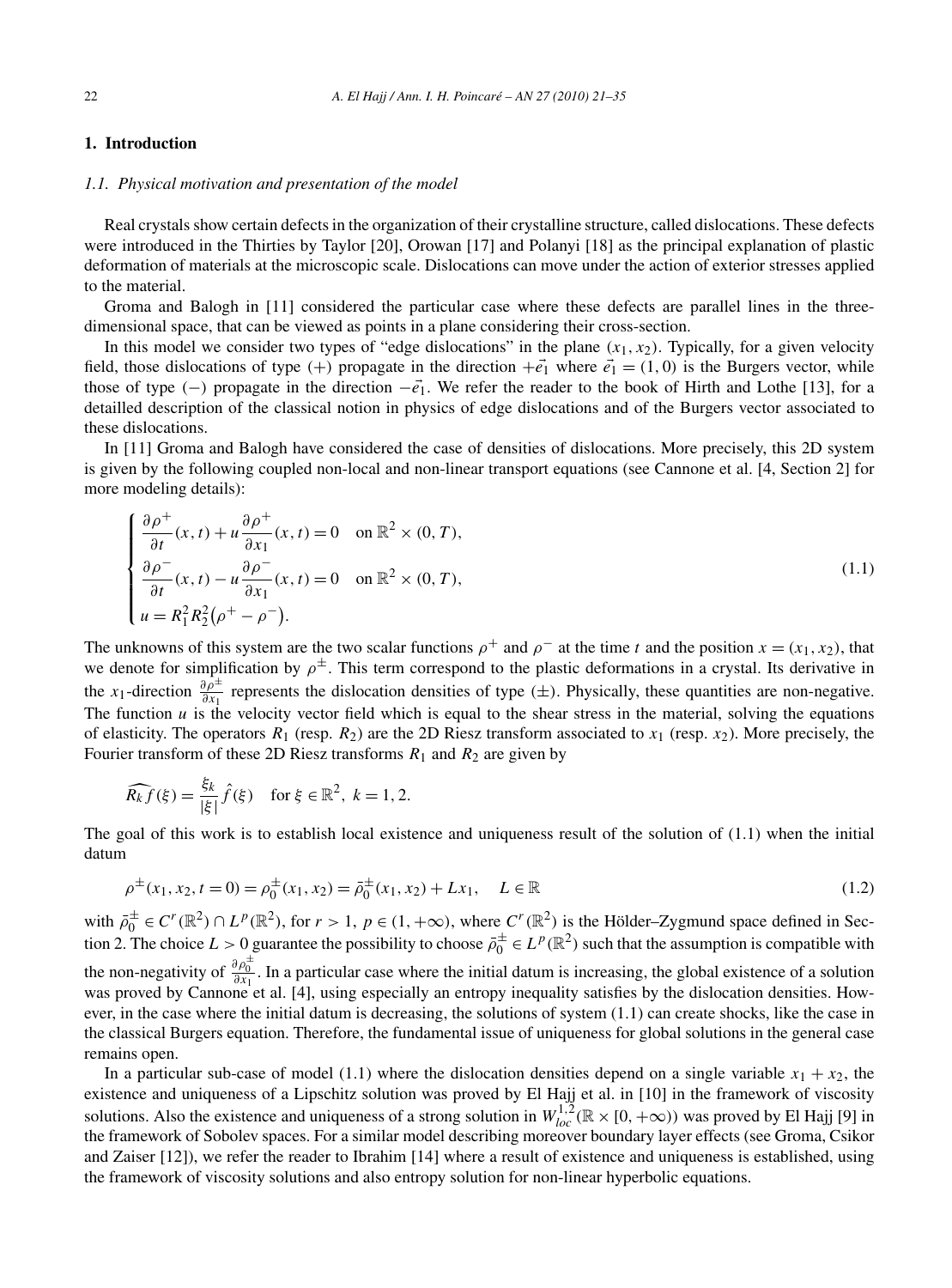Our study of the dynamics of dislocation densities in a special geometry is related to the more general dynamics of dislocation lines. We refer the interested reader to the work of Alvarez et al. [1], for a local existence and uniqueness of some non-local Hamilton–Jacobi equation. We also refer to Barles et al. [2] for some long-time existence results.

# *1.2. Main results*

We shall show that the system  $(1.1)$  possesses a unique local-in-time solution for any initial datum satisfy  $(1.2)$ such that  $\bar{\rho}_0^{\pm} \in C^r(\mathbb{R}^2) \cap L^p(\mathbb{R}^2)$ , for  $r > 1$  and for  $p \in (1, +\infty)$ . This functional setting allows us to control the velocity field *u* in terms of  $\rho^+ - \rho^-$  (see the third line of (1.1)). As we wrote it before, the velocity *u* is related to  $\rho^+ - \rho^-$  through the two-dimensional Riesz transforms  $R_1, R_2$ . Riesz transforms do not map  $C^r(\mathbb{R}^2)$  into  $C^r(\mathbb{R}^2)$ , but they are bounded on  $C^r(\mathbb{R}^2) \cap L^p(\mathbb{R}^2)$ , for  $r \in [0, +\infty)$  and for  $p \in (1, +\infty)$ , as we will see later.

For notational convenience, we define the space  $Y_{r,p}$ , for  $r \in [0, +\infty)$  and  $p \ge 1$  as follows

$$
Y_{r,p} = \left\{ f = (f_1, f_2) \text{ such that } f_k \in C^r(\mathbb{R}^2) \cap L^p(\mathbb{R}^2), \text{ for } k = 1, 2 \right\},\
$$

where  $C<sup>r</sup>(\mathbb{R}^2)$  is the inhomogeneous Hölder–Zygmund space (see Section 2, for more precise definition). This space is a Banach space endowed with the following norm: for  $f = (f_1, f_2)$ 

$$
|| f ||_{r,p} = \max_{k=1,2} (|| f_k ||_{C^r}) + \max_{k=1,2} (|| f_k ||_{L^p}).
$$

In order to avoid technical difficulties, we first consider (see Theorem 1.1) the case  $L = 0$ . Then (see Theorem 1.2) we treat the general case  $L \in \mathbb{R}$ .

**Theorem 1.1** *(Local existence and uniqueness, case L* = 0*). Consider the initial data*

$$
\rho_0 = (\rho_0^+, \rho_0^-) \in Y_{r,p}.
$$
\n(1.3)

If  $r > 1$  and  $p \in (1, +\infty)$ , then (1.1) has a unique solution  $\rho = (\rho^+, \rho^-) \in L^{\infty}([0, T]; Y_{r, p})$ , where the time  $T > 0$ *depends only on*  $\|\rho_0\|_{r,p}$ *. Moreover, the solution*  $\rho$  *satisfies* 

$$
\rho \in Lip\big([0, T]; Y_{r-1, p}\big).
$$

In order to prove this theorem, we strongly use the fact that the Riesz transforms are continuous on  $C<sup>r</sup>(\mathbb{R}^2)$  $L^p(\mathbb{R}^2)$  for  $r \in [0, +\infty)$ ,  $p \in (1, +\infty)$ . This result ensures that the velocity vector field remains bounded on  $C^r(\mathbb{R}^2) \cap L^p(\mathbb{R}^2)$ . Using this property and some commutator estimates, we can prove that there exists some  $T > 0$ such that the solution  $\rho^n$  of an approached system of (1.1) (see system (4.28) in Section 4.2) is uniformly bounded in  $L^{\infty}([0, T]; Y_{r,p})$  for  $r > 1, 1 < p < +\infty$ . Finally, we show that the sequence of the approximate solutions  $\rho^n$  is a Cauchy sequence in  $L^{\infty}([0, T]; Y_{r-1, p})$ , which gives the local existence and uniqueness of the solution of (1.1).

The next theorem treats the general case  $L \in \mathbb{R}$ .

**Theorem 1.2** *(Local existence and uniqueness, case*  $L \in \mathbb{R}$ *). Consider Eq.* (1.1) *corresponding to initial data* (1.2)*,* where  $L \in \mathbb{R}$  and  $\bar{\rho}_0 = (\bar{\rho}_0^+, \bar{\rho}_0^-) \in Y_{r,p}$ . If  $r > 1$  and  $1 < p < +\infty$ , then (1.1) has a unique solution  $\rho = (\rho^+, \rho^-) \in$  $L^{\infty}([0, T]; Y_{r,p})$ *, where the time*  $T > 0$  *depends only on L and*  $\|\bar{\rho}_0\|_{r,p}$ *. Moreover,* 

$$
\rho^{\pm}(x_1, x_2, t) = \bar{\rho}^{\pm}(x_1, x_2, t) + Lx_1,
$$

*where*

$$
\bar{\rho} = (\bar{\rho}^+, \bar{\rho}^-) \in Lip([0, T]; Y_{r-1, p}).
$$

**Remark 1.3.** If at the initial time we have  $\frac{\partial \rho^{\pm}}{\partial x_1}(\cdot,\cdot,t=0) \ge 0$  two positive quantities, then this remains true for  $0 \leq t \leq T$ , i.e.,  $\frac{\partial \rho^{\pm}}{\partial x_1} \geq 0$  for all  $(x, t) \in \mathbb{R} \times [0, T]$ .

Related to our analysis in the present paper, we get the following theorem as a by-product.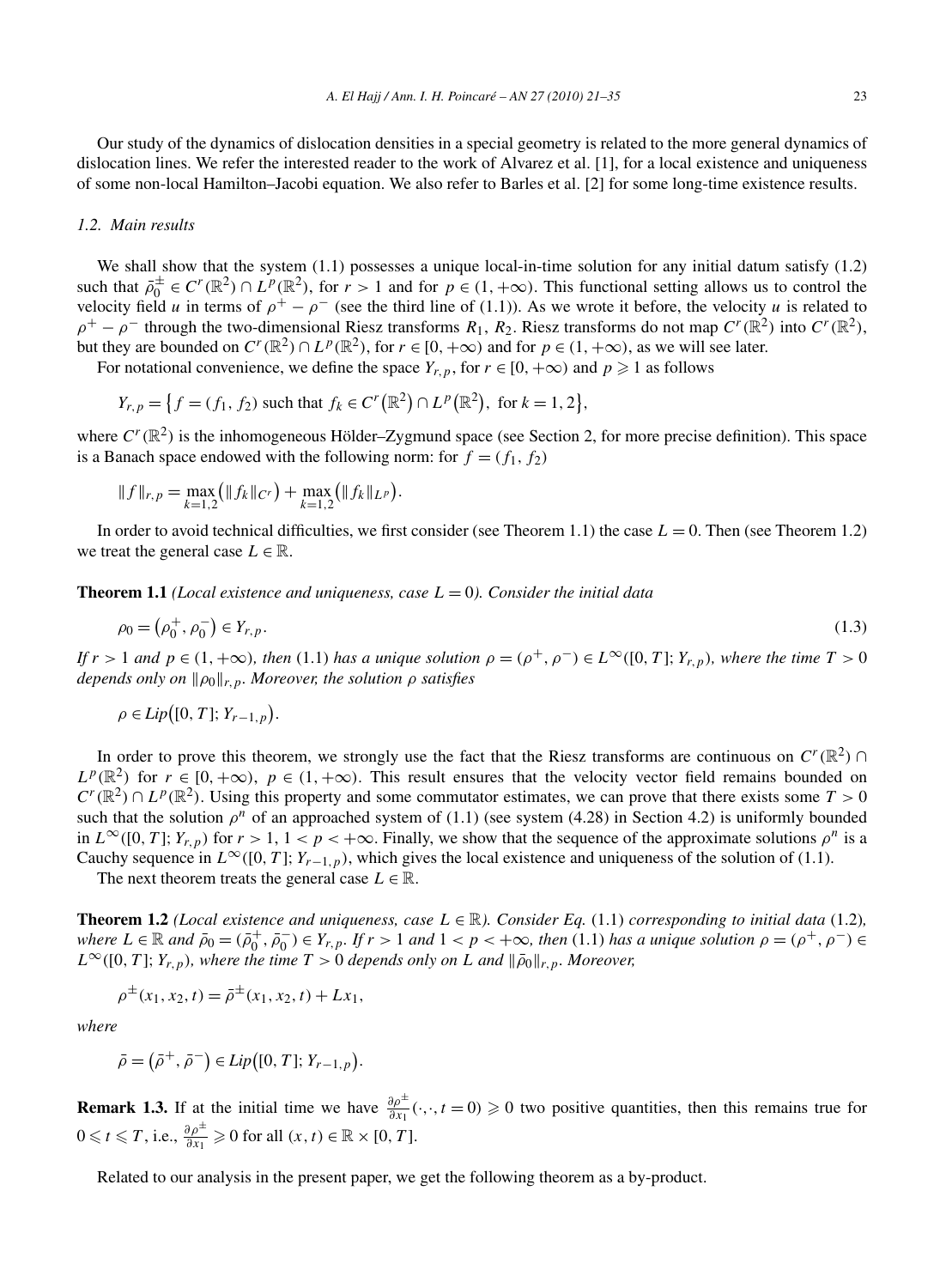**Theorem 1.4** *(Global existence and uniqueness for linear transport equations). Take*  $g_0 \in C^r(\mathbb{R}^2) \cap L^p(\mathbb{R}^2)$  *and v* =  $(v<sup>1</sup>, v<sup>2</sup>)$  ∈  $L<sup>∞</sup>(0, T)$ ; *Y<sub>r,p</sub>*) *for all T* > 0*, r* > 1 *and* 1 < *p* < +∞*. Then, there exists a unique solution* 

$$
g \in L^{\infty}\big([0,T); C^{r}(\mathbb{R}^{2})\cap L^{p}(\mathbb{R}^{2})\big) \cap Lip\big([0,T); C^{r-1}(\mathbb{R}^{2})\cap L^{p}(\mathbb{R}^{2})\big)
$$

*of the linear transport equation*

$$
\begin{cases} \frac{\partial g}{\partial t} + v \cdot \nabla g = 0 & \text{on } \mathbb{R}^2 \times (0, T), \\ g(x, 0) = g_0(x) & \text{on } \mathbb{R}^2. \end{cases}
$$
 (1.4)

#### *1.3. Organization of the paper*

This paper is organized as follows. In Section 2, we recall the characterization of Hölder spaces and gather several important estimates. In particular, the boundedness of Riesz transforms on  $C^r(\mathbb{R}^2) \cap L^p(\mathbb{R}^2)$  is established. Section 3 presents two key commutator estimates (Lemma 3.1). Finally in Section 4, we prove Theorem 1.4 and a basic *a priori* estimate. Then, thanks to this *a priori* estimate, we give in Sections 4.2 and 4.3 the proofs of Theorems 1.1 and 1.2 respectively.

# **2. Some results on Hölder–Zygmund spaces**

This is a preparatory section in which we recall some results on Hölder–Zygmund spaces, and gather several estimates that will be used in the subsequent sections. A major part of the following results can be found in Meyer [15] and Meyer and Coifman [16].

We start with a dyadic decomposition of  $\mathbb{R}^d$ , where  $d > 0$  is an integer. To this end, we take an arbitrary radial function  $\chi \in C_0^{\infty}(\mathbb{R}^d)$ , such that

$$
supp \chi \subset \left\{ \xi \colon |\xi| \leqslant \frac{4}{3} \right\}, \quad \chi \equiv 1 \text{ for } |\xi| \leqslant \frac{3}{4}, \qquad \|\chi\|_{L^1} = 1.
$$

It is a classical result that, for  $\phi(\xi) = \chi(\frac{\xi}{2}) - \chi(\xi)$ , we have  $\phi \in C_0^{\infty}(\mathbb{R}^d)$  and

$$
supp \phi \subset \left\{ \xi \colon \frac{3}{4} \leqslant |\xi| \leqslant \frac{8}{3} \right\},\
$$
  

$$
\chi(\xi) + \sum_{j \geqslant 0} \phi(2^{-j}\xi) = 1, \quad \text{for all } \xi \in \mathbb{R}^d.
$$

For the purpose of isolating different Fourier frequencies, define the operators  $\Delta_i$  for  $i \in \mathbb{Z}$  as follows:

$$
\Delta_i f = \begin{cases}\n0 & \text{if } i \leq -2, \\
\chi(D)f = \int \check{\chi}(y)f(x-y)dy & \text{if } i = -1, \\
\phi(2^{-i}D)f = 2^{id} \int \check{\phi}(2^i y)f(x-y)dy & \text{if } i \geq 0,\n\end{cases}
$$
\n(2.5)

where  $\chi$ <sup>\*</sup> and  $\phi$ <sup>\*</sup> are the inverse Fourier transforms of  $\chi$  and  $\phi$ , respectively.

For  $i \in \mathbb{Z}$ ,  $S_i$  is the sum of  $\Delta_i$  with  $j \leq i - 1$ , i.e.

$$
S_i f = \Delta_{-1} f + \Delta_0 f + \Delta_1 f + \cdots + \Delta_{i-1} f = 2^{id} \int \check{\chi}(2^i y) f(x - y) dy.
$$

It can be shown for any tempered distribution *f* that  $S_i f \to f$  in the distributional sense, as  $i \to \infty$ .

For any  $r \in \mathbb{R}$  and  $p, q \in [1, \infty]$ , the inhomogeneous Besov space  $B_{p,q}^r(\mathbb{R}^d)$  consists of all tempered distributions  $f$ such that the sequence  $\{2^{jr} \|\Delta_j f\|_{L^p}\}_{j\in \mathbb{Z}}$  belongs to  $l^q(\mathbb{Z})$ . When both p and q are equal to  $\infty$ , the Besov space  $B_{p,q}^r(\mathbb{R}^d)$  reduces to the inhomogeneous Hölder–Zygmund space  $C^r(\mathbb{R}^d)$ , i.e.  $B_{\infty,\infty}^r(\mathbb{R}^d) = C^r(\mathbb{R}^d)$ . More explicitly,  $C^{r}(\mathbb{R}^{d})$  with  $r \in \mathbb{R}$  contains any function *f* satisfying

$$
||f||_{C'} = \sup_{j \in \mathbb{Z}} 2^{jr} ||\Delta_j f||_{L^{\infty}} < \infty.
$$
\n(2.6)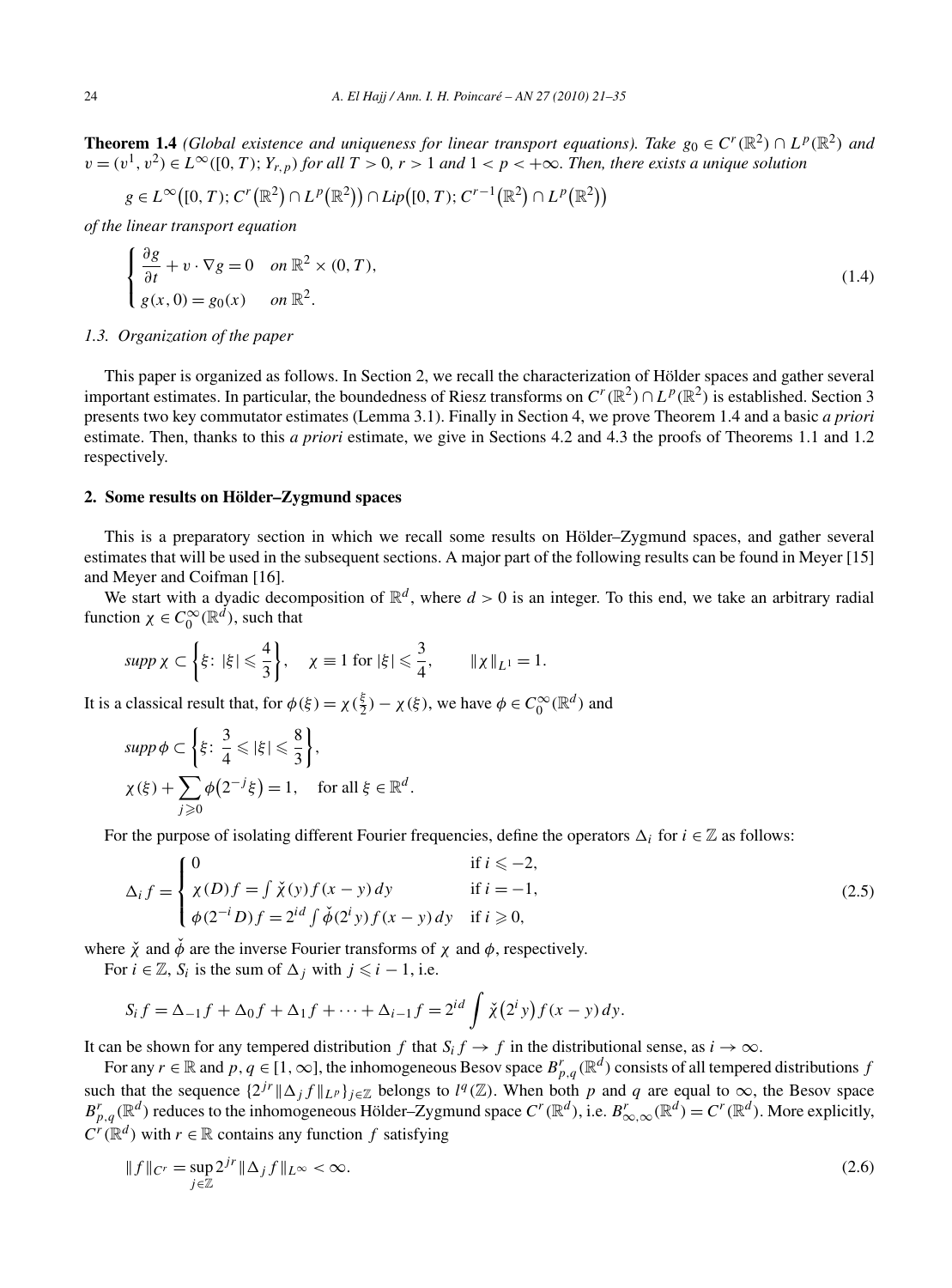It is easy to check that  $C^r(\mathbb{R}^d)$  endowed with the norm defined in (2.6) is a Banach space.

For  $r \geq 0$ ,  $C^r(\mathbb{R}^d)$  is closely related to the classical Hölder space  $\tilde{C}^r(\mathbb{R}^d)$  equipped with the norm

$$
\|f\|_{\tilde{C}'} = \sum_{|\beta| \leq [r]} \|\partial^{\beta} f\|_{L^{\infty}} + \sup_{x \neq y} \frac{|\partial^{[r]} f(x) - \partial^{[r]} f(y)|}{|x - y|^{r - [r]}}.
$$
\n(2.7)

In fact, if *r* is not an integer, then the norms (2.6) and (2.7) are equivalent, and  $C^r(\mathbb{R}^d) = \tilde{C}^r(\mathbb{R}^d)$ . The proof for this equivalence is classical and can be found in Chemin [7]. When *r* is an integer, say  $r = k$ ,  $\tilde{C}^k(\mathbb{R}^d)$  is the space of bounded functions with bounded *j*-th derivatives for any  $j \leq k$ . In particular,  $\tilde{C}^1(\mathbb{R}^d)$  contains the usual Lipschitz functions and is sometimes denoted by  $Lip(\mathbb{R}^d)$ . As a consequence of Bernstein's Lemma (stated below),  $\tilde{C}^r(\mathbb{R}^d)$  is a subspace of  $C^r(\mathbb{R}^d)$ . Explicit examples can be constructed to show that such an inclusion is genuine. In addition, according to Proposition 2.2,  $\tilde{C}^r(\mathbb{R}^d)$  includes  $C^{r+\varepsilon}(\mathbb{R}^d)$  for any  $\varepsilon > 0$ . In summary, for any integer  $k \geq 0$  and  $\varepsilon > 0$ ,

$$
C^{k+\varepsilon}(\mathbb{R}^d) \subset \tilde{C}^k(\mathbb{R}^d) \subset C^k(\mathbb{R}^d).
$$

**Proposition 2.1** *(Bernstein's Lemma). (See Meyer [15].) Let*  $d > 0$  *be an integer and*  $0 < \alpha_1 < \alpha_2$  *be two real numbers.* 

(1) *If*  $1 \leq p \leq q \leq \infty$  *and supp*  $\hat{f} \subset \{\xi \in \mathbb{R}^d : |\xi| \leq \alpha_1 2^j\}$ *, then* 

$$
\max_{|\beta|=k} \|\partial^{\beta} f\|_{L^{q}} \leqslant C2^{jk+d(\frac{1}{p}-\frac{1}{q})} \|f\|_{L^{p}},
$$

*where*  $C > 0$  *is a constant depending only on k and*  $\alpha_1$ *.* (2) *If*  $1 \leq p \leq \infty$  *and supp*  $\hat{f} \subset \{\xi \in \mathbb{R}^d : \alpha_1 2^j \leq |\xi| \leq \alpha_2 2^j\}$ *, then* 

$$
C^{-1} 2^{jk} \| f \|_{L^p} \leqslant \max_{|\beta|=k} \left\| \partial^{\beta} f \right\|_{L^p} \leqslant C 2^{jk} \| f \|_{L^p},
$$

*where*  $C > 0$  *is a constant depending only on k,*  $\alpha_1$  *and*  $\alpha_2$ *.* 

**Proposition 2.2** *(Inequalities in Hölder–Zygmund space). (See Meyer [15].) Let d >* 0 *be an integer. Then, we have following two inequalities*:

(1) *There exists a constant*  $C = C(d)$  *such that for any*  $r > 0$  *and*  $f \in C^r(\mathbb{R}^d)$ *, we have* 

$$
\|f\|_{L^{\infty}} \leqslant \frac{C}{r} \|f\|_{C^r}.
$$
\n
$$
(2.8)
$$

(2) *There exists a constant*  $C = C(d)$  *such that for any*  $r > 1$  *and*  $f \in C^{r-1}(\mathbb{R}^d)$ *, we have* 

$$
\left\| \frac{\partial f}{\partial x_k} \right\|_{C^{r-1}} \leqslant C \| f \|_{C^r} \quad \text{for all } k = 1, \dots, d. \tag{2.9}
$$

In the system (1.1), the velocity field *u* is determined by  $\rho^+ - \rho^-$  through the 2D Riesz transforms. These Riesz transforms do not map a  $C^r(\mathbb{R}^d)$  Hölder–Zygmund space to itself, but their action on  $C^r(\mathbb{R}^d)$  is indeed bounded in  $C^r(\mathbb{R}^d) \cap L^p(\mathbb{R}^d)$  for  $p \in (1, +\infty)$  (see Proposition 2.4). We first recall a general result concerning the boudnedness of Fourier multiplier operators on Hölder spaces.

**Proposition 2.3** *(Fourier multiplier operators on Hölder spaces). (See Meyer [15].) Let d >* 0 *be an integer and F be an infinitely differentiable function on*  $\mathbb{R}^d$ . Assume that for some  $R > 0$  and  $m \in \mathbb{R}$ , we have

$$
F(\lambda \xi) = \lambda^m F(\xi)
$$

for any  $\xi \in \mathbb{R}^d$  with  $|\xi| > R$  and  $\lambda \geqslant 1$ . Then the Fourier multiplier operator  $F(D)$  maps continuously  $C^r(\mathbb{R}^d)$  into  $C^{r-m}(\mathbb{R}^d)$  *for any*  $r \in \mathbb{R}$ *.*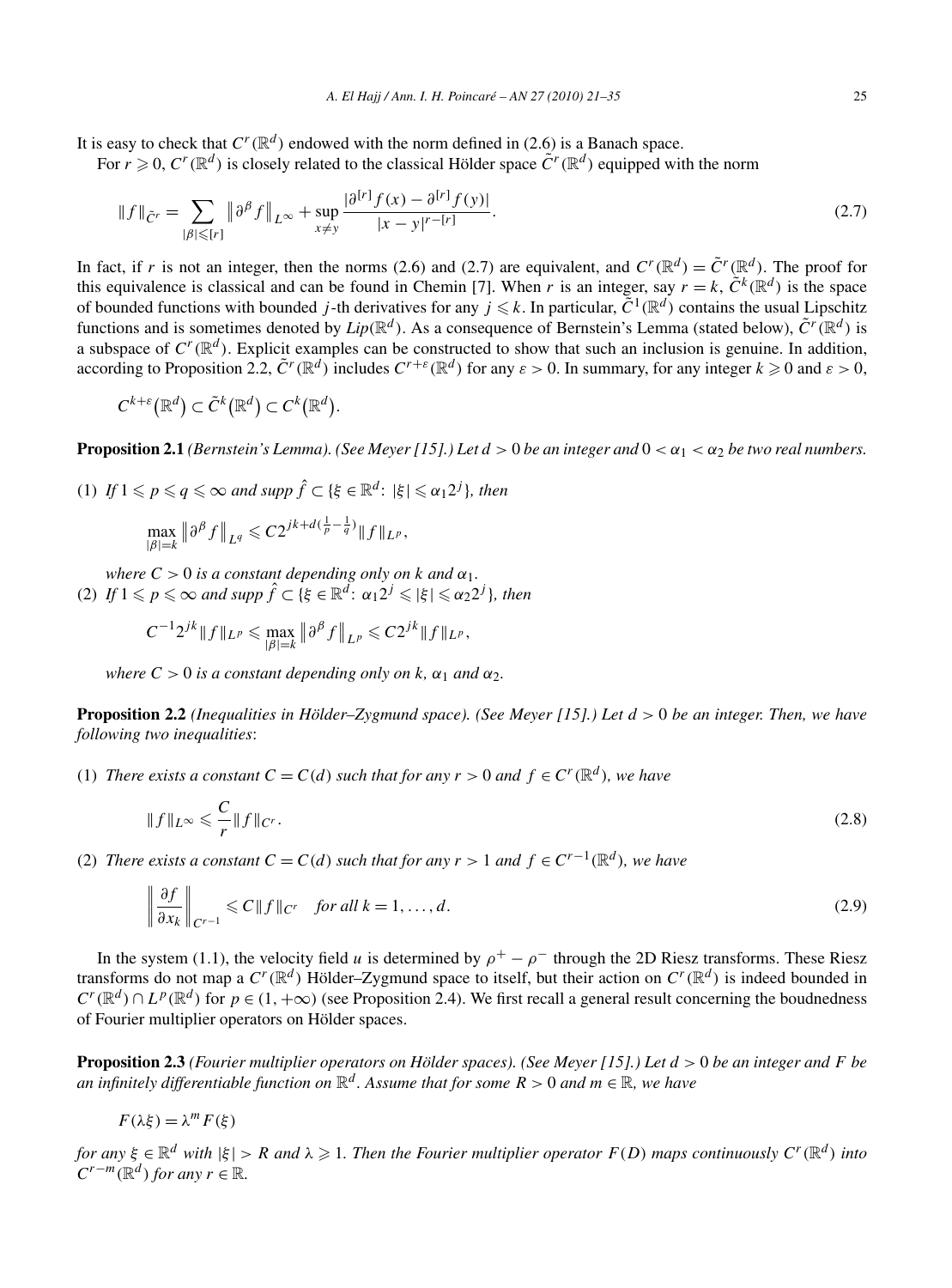**Proposition 2.4** (Boundedness of Riesz transforms on  $C^r(\mathbb{R}^d) \cap L^p(\mathbb{R}^d)$ ). Let  $r \in \mathbb{R}$  and  $p \in (1, +\infty)$ . Then there *exists a positive constant C depending only on r and p such that*

$$
||R_k f||_{C^r \cap L^p} \leq C||f||_{C^r \cap L^p} \quad \text{for } k = 1, 2,
$$

*where*  $\|\cdot\|_{C^r \cap L^p} = \|\cdot\|_{C^r} + \|\cdot\|_{L^p}$ .

**Proof.** Using the operator  $\Delta_{-1}$  defined in (2.5), we divide  $R_k f$  into two parts,

$$
R_k f = \Delta_{-1} R_k f + (1 - \Delta_{-1}) R_k f. \tag{2.10}
$$

Since  $supp \chi(\xi) \cap supp \phi(2^{-j}\xi) = \emptyset$  for  $j \ge 1$ , the operator  $\Delta_j \Delta_{-1} = 0$  when  $j \ge 1$ . Thus, according to (2.6),

$$
\|\Delta_{-1}R_k f\|_{C^r} = \sup_{j\in\mathbb{Z}} 2^{jr} \|\Delta_j \Delta_{-1} R_k f\|_{L^\infty}
$$
  
=  $\max [2^{-r} \|\Delta_{-1} \Delta_{-1} R_k f\|_{L^\infty}, \|\Delta_0 \Delta_{-1} R_k f\|_{L^\infty}]$   
 $\le \max [1, 2^{-r}] \|\Delta_{-1} R_k f\|_{L^\infty}.$ 

Let *q* be the conjugate of *p*, namely  $\frac{1}{p} + \frac{1}{q} = 1$ . It then follow, since Riesz transforms are bounded on  $L^p(\mathbb{R}^d)$ , that for all  $p \in (1, +\infty)$ :

$$
\|\Delta_{-1}R_k f\|_{C^r} \le \max[1, 2^{-r}]\|\check{\chi} * R_k f\|_{L^\infty}
$$
  

$$
\le \max[1, 2^{-r}]\|\check{\chi}\|_{L^q} \|R_k f\|_{L^p}
$$
  

$$
= C \|f\|_{L^p},
$$

where *C* is a constant depending only on  $r$  and  $p$ . To estimate the second part in (2.10), we apply Proposition 2.3 with  $F(\xi) = (1 - \chi(\xi)) \frac{\xi_k}{|\xi|}$  and  $m = 0$ , and hence we conclude that it maps  $C^r(\mathbb{R}^d)$  into  $C^r(\mathbb{R}^d)$ . This gives that Riesz transforms are continuous from  $C^r(\mathbb{R}^d) \cap L^p(\mathbb{R}^d)$  into  $C^r(\mathbb{R}^d)$ , for  $r \in \mathbb{R}$  and  $p \in (1, +\infty)$ . Moreover, using the fact that the Riesz transforms are bounded on  $L^p(\mathbb{R}^d)$ , for all  $p \in (1, +\infty)$ , we terminate the proof of Proposition 2.4.  $\Box$ 

Finally, we recall the notion of Bony's paraproduct (see Bony [3]). The usual product *uv* of two functions *u* and *v* can be decomposed into three parts. More precisely, using  $v = \sum_{j \in \mathbb{Z}} \Delta_j v$ ,  $u = \sum_{j \in \mathbb{Z}} \Delta_j u$  and

$$
\Delta_j \Delta_k v = 0 \quad \text{if } |j - k| \geq 1, \qquad \Delta_j (S_{k-1} v \Delta_k v) = 0 \quad \text{if } |j - k| \geq 5,
$$

we can write

$$
uv = T_u v + T_v u + R(u, v),
$$

where

$$
T_u v = \sum_{j \geq 1} S_{j-1}(u) \Delta_j v, \qquad R(u, v) = \sum_{|i-j| \leq 1} \Delta_i u \Delta_j v.
$$

We remark that the previous decomposition allows one to distinguish different types of terms in the product of *uv*. The Fourier frequencies of *u* and *v* in  $T_u v$  and  $T_v u$  are separated from each other while those of the terms in  $R(u, v)$ are close to each other. Using this decomposition, one can show that

$$
||uv||_{C^{s}} \leq ||u||_{C^{s}} ||v||_{L^{\infty}} + ||u||_{L^{\infty}} ||v||_{C^{s}} \quad \text{for } s > 0.
$$
\n(2.11)

For the proof of (2.11) see Chen et al. [8, Proposition 5.1].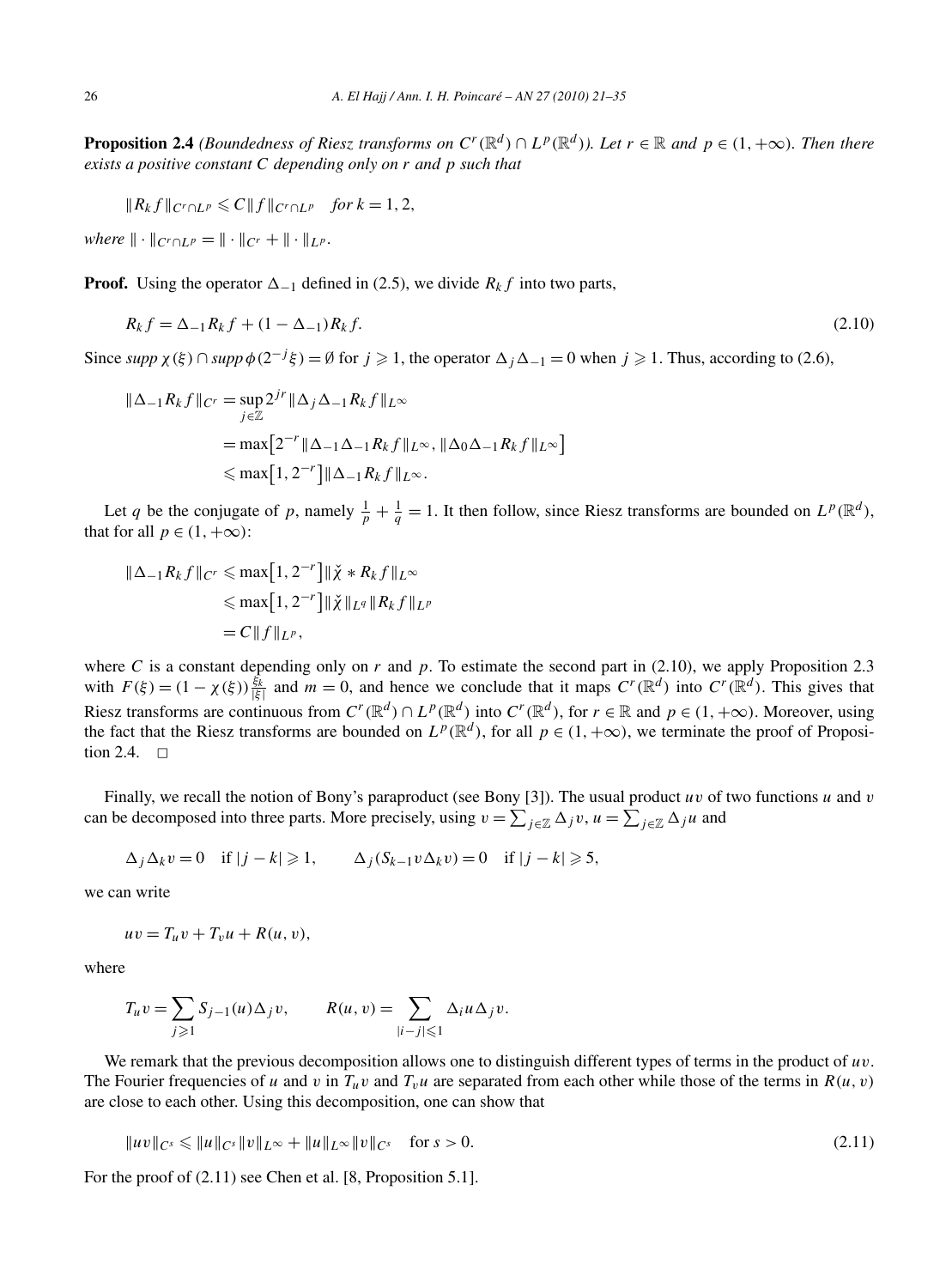# **3. Two commutator estimates**

Two major commutator estimates are stated and proved in this section. We remark that this commutator estimates was often used to resolve the Navier–Stokes equations (see for instance Cannone et al. [5,6]). Here, we apply these techniques on our system (1.1).

**Lemma 3.1** *(L*<sup>∞</sup> *commutator estimates). Let*  $j \geq -1$  *be an integer and*  $r > 0$ *. Then, for some absolute constant C, we have*

(1) 
$$
\left\| \begin{bmatrix} u \frac{\partial}{\partial x_{\alpha}}, \Delta_j \end{bmatrix} f \right\|_{L^{\infty}} \leq C 2^{-jr} \left( \left\| \frac{\partial f}{\partial x_{\alpha}} \right\|_{L^{\infty}} \|u\|_{C^r} + \|\nabla u\|_{L^{\infty}} \|f\|_{C^r} \right), \text{ for } \alpha = 1, 2,
$$

(2)  $\begin{array}{c} \begin{array}{c} \begin{array}{c} \begin{array}{c} \end{array}\\ \end{array} \end{array} \end{array} \end{array}$  *u ∂*  $\frac{\partial}{\partial x_\alpha}$ , Δ<sub>*j*</sub> ľ *f*  $\bigg\|$ <sub>L</sub>∞  $\leq C2^{-jr} (\|f\|_{L^{\infty}} \|u\|_{C^{r+1}} + \|\nabla u\|_{L^{\infty}} \|f\|_{C^r}), \text{ for } \alpha = 1, 2,$ *where the bracket* [*,*] *represents the commutator, namely*

$$
\left[u\frac{\partial}{\partial x_{\alpha}}, \Delta_{j}\right]f = u\frac{\partial}{\partial x_{\alpha}}(\Delta_{j}f) - \Delta_{j}\left(u\frac{\partial f}{\partial x_{\alpha}}\right), \quad \text{for } \alpha = 1, 2. \tag{3.12}
$$

**Proof.** (1) Using the paraproduct notations *T* and *R*, we decompose  $[u \frac{\partial}{\partial x_\alpha}, \Delta_j]f$ , for  $\alpha = 1, 2$ , into five parts,

$$
\left[u\frac{\partial}{\partial x_{\alpha}}, \Delta_j\right]\rho = I_1 + I_2 + I_3 + I_4 + I_5,
$$

where

$$
I_{1} = \left[ T_{u} \frac{\partial}{\partial x_{\alpha}}, \Delta_{j} \right] f = T_{u} \left( \frac{\partial}{\partial x_{\alpha}} (\Delta_{j} f) \right) - \Delta_{j} \left( T_{u} \frac{\partial f}{\partial x_{\alpha}} \right),
$$
  
\n
$$
I_{2} = -\Delta_{j} T \frac{\partial f}{\partial x_{\alpha}} (u),
$$
  
\n
$$
I_{3} = T_{\frac{\partial(\Delta_{j} f)}{\partial x_{\alpha}} (u),}
$$
  
\n
$$
I_{4} = R \left( u, \frac{\partial(\Delta_{j} f)}{\partial x_{\alpha}} \right),
$$
  
\n
$$
I_{5} = -\Delta_{j} R \left( u, \frac{\partial f}{\partial x_{\alpha}} \right).
$$

Back to the definition of *T* , we can write

$$
I_{1} = \sum_{k \geq 1} S_{k-1}(u) \Delta_{k} \left( \frac{\partial (\Delta_{j} f)}{\partial x_{\alpha}} \right) - \Delta_{j} \left( \sum_{k \geq 1} S_{k-1}(u) \Delta_{k} \frac{\partial f}{\partial x_{\alpha}} \right)
$$
  
= 
$$
\sum_{k \geq 1} \left[ S_{k-1}(u) \Delta_{j} \left( \frac{\partial (\Delta_{k} f)}{\partial x_{\alpha}} \right) - \Delta_{j} \left( S_{k-1}(u) \frac{\partial (\Delta_{k} f)}{\partial x_{\alpha}} \right) \right].
$$
 (3.13)

Since  $\Delta_j \Delta_k = 0$  for  $|j - k| > 1$  and

$$
supp\bigg[S_{k-1}(u)\frac{\partial(\Delta_k f)}{\partial x_\alpha}\bigg]\subset \bigg\{\xi\colon \frac{1}{3}2^{k-2}\leqslant |\xi|\leqslant \frac{5}{3}2^{k+1}\bigg\},\
$$

the sum in (3.13) only involves those terms with *k* satisfying  $|j - k| \leq 4$ . We only take  $j \geq 0$  since the case  $j = -1$ can be handled similarly. Applying the definition of  $\Delta_i$  in (2.5), we obtain

$$
I_{1} = \sum_{|j-k| \leq 4} 2^{jd} \int \check{\phi}\big(2^{j}(x-y)\big)\big[S_{k-1}\big(u(x)\big) - S_{k-1}\big(u(y)\big)\big]\frac{\partial(\Delta_{k}f)}{\partial x_{\alpha}}(y) dy
$$
  
= 
$$
\sum_{|j-k| \leq 4} \int \check{\phi}(y)\big[S_{k-1}\big(u(x)\big) - S_{k-1}\big(u(x-2^{-j}y)\big)\big]\frac{\partial(\Delta_{k}f)}{\partial x_{\alpha}}(x-2^{-j}y) dy.
$$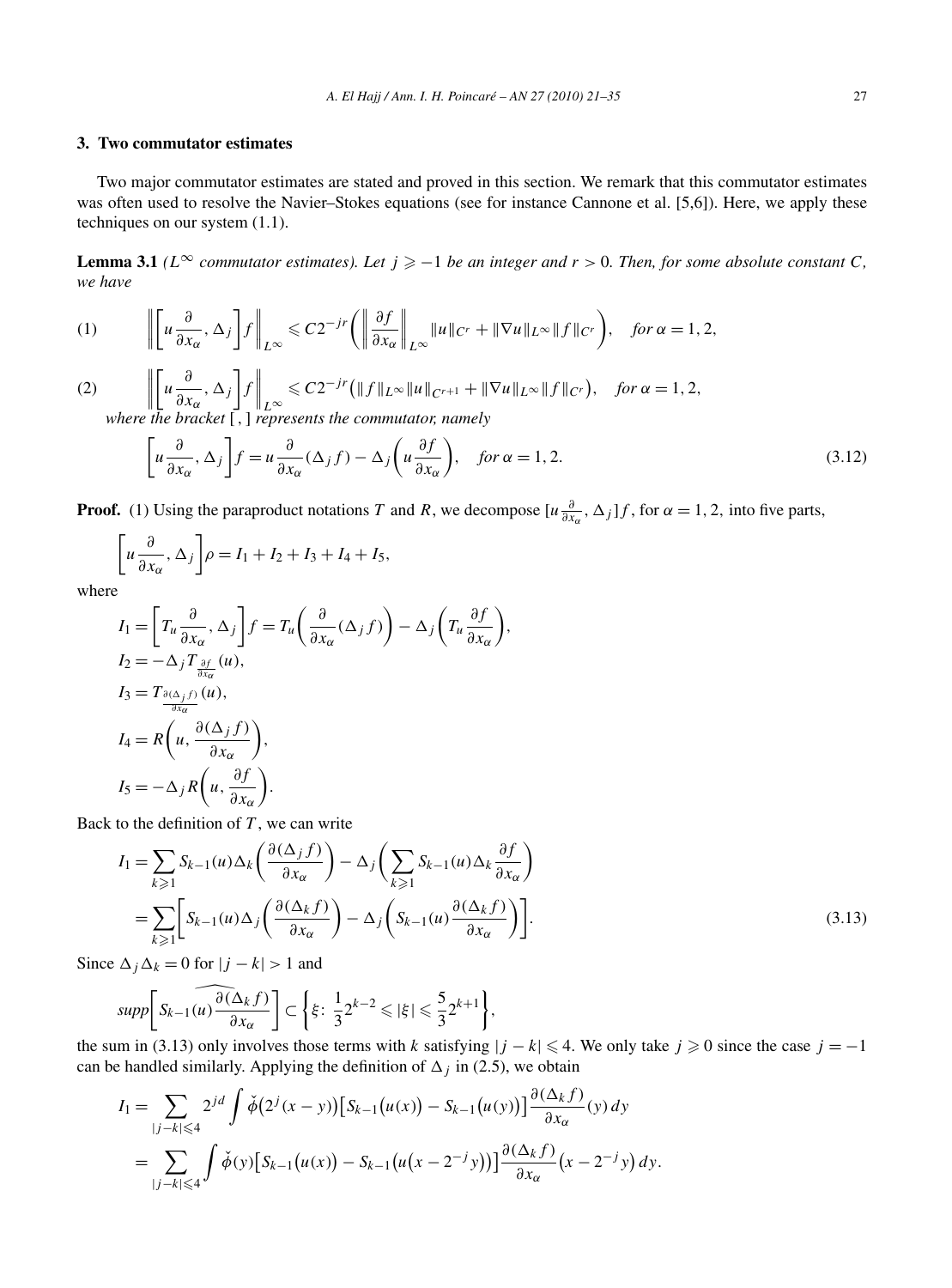Using the fact that  $\check{\phi} \in S(\mathbb{R}^d)$  and  $S_i$  are continuous from  $L^\infty$  onto itself, we get for  $r \in \mathbb{R}$  and an absolute constant *C*:

$$
||I_1||_{L^{\infty}} \leq C2^{-j} ||\nabla u||_{L^{\infty}} \left\| \frac{\partial (\Delta_j f)}{\partial x_{\alpha}} \right\|_{L^{\infty}}
$$
  
\n
$$
\leq C ||\nabla u||_{L^{\infty}} ||\Delta_j f||_{L^{\infty}}
$$
  
\n
$$
\leq C2^{-j} ||\nabla u||_{L^{\infty}} ||f||_{C^r},
$$
\n(3.14)

where we have used Proposition 2.1 in the second inequality. To estimate  $I_2$  and  $I_3$ , we first write them as

$$
I_2 = -\sum_{|j-k| \leq 4} \Delta_j \left( S_{k-1} \left( \frac{\partial f}{\partial x_{\alpha}} \right) \Delta_k u \right), \qquad I_3 = \sum_{|j-k| \leq 4} S_{k-1} \left( \frac{\partial (\Delta_j f)}{\partial x_{\alpha}} \right) \Delta_k u.
$$

Similarly, only terms with *k* satisfying  $|j - k| \leq 4$  are considered in the above sums. Thus, since  $\Delta_j$  and  $S_j$  are continuous from  $L^{\infty}$  onto itself, we have for  $r \in \mathbb{R}$ :

$$
||I_{2}||_{L^{\infty}} \leq C \sum_{k_{1}=-4}^{4} \left\| \Delta_{j} \left( S_{j+k_{1}-1} \left( \frac{\partial f}{\partial x_{\alpha}} \right) \Delta_{j+k_{1}} u \right) \right\|_{L^{\infty}}
$$
  
\n
$$
\leq C \sum_{k_{1}=-4}^{4} \left\| S_{j+k_{1}-1} \left( \frac{\partial f}{\partial x_{\alpha}} \right) \Delta_{j+k_{1}} u \right\|_{L^{\infty}}
$$
  
\n
$$
\leq C \left\| \frac{\partial f}{\partial x_{\alpha}} \right\|_{L^{\infty}} ||u||_{C^{r}} \sum_{k_{1}=-4}^{4} 2^{-(j+k_{1})r} \leq C2^{-jr} \left\| \frac{\partial f}{\partial x_{\alpha}} \right\|_{L^{\infty}} ||u||_{C^{r}}, \tag{3.15}
$$
  
\n
$$
||I_{3}||_{L^{\infty}} \leq C \sum_{k_{1}=-4}^{4} \left\| S_{j+k_{1}-1} \left( \frac{\partial (\Delta_{j} f)}{\partial x_{\alpha}} \right) \Delta_{j+k_{1}} u \right\|_{L^{\infty}}
$$
  
\n
$$
\leq C \left\| \frac{\partial f}{\partial x_{\alpha}} \right\|_{L^{\infty}} ||u||_{C^{r}} \sum_{k_{1}=-4}^{4} 2^{-(j+k_{1})r} \leq C2^{-jr} \left\| \frac{\partial f}{\partial x_{\alpha}} \right\|_{L^{\infty}} ||u||_{C^{r}}, \tag{3.16}
$$

where the *C*'s in the above inequalities are absolute constants. From the definition of *R*, we have

$$
I_4 = \sum_{|k_1 - k_2| \leqslant 1, |j - k_2| \leqslant 1} \left( \Delta_{k_1}(u) \Delta_{k_2}\left(\frac{\partial (\Delta_j f)}{\partial x_{\alpha}}\right) \right).
$$

Obviously, only a finite number of terms involved in the above sums are non-zeros. Then,

$$
||I_4||_{L^{\infty}} \leq C2^{-jr} \sup_{j \in \mathbb{Z}} (2^{jr} ||\Delta_j u||_{L^{\infty}}) \left\| \Delta_j \frac{\partial f}{\partial x_{\alpha}} \right\|_{L^{\infty}} \leq C2^{-jr} ||u||_{C^r} \left\| \frac{\partial f}{\partial x_{\alpha}} \right\|_{L^{\infty}}.
$$
\n(3.17)

Note that from the definition of *R* and  $\Delta_j$ ,  $j \geq -1$ , we can write *I*<sub>5</sub> as

$$
I_5 = -\sum_{k \geq j-3} \sum_{k_1=k-1}^{k+1} \Delta_j \bigg( \Delta_k(u) \Delta_{k_1}\bigg(\frac{\partial f}{\partial x_\alpha}\bigg) \bigg).
$$

Therefore, for an absolute constant *C*, we have

$$
||I_{5}||_{L^{\infty}} \leq C \sum_{k \geq j-3} \sum_{k_{1}=k-1}^{k+1} ||\Delta_{k}u||_{L^{\infty}} \left\| \Delta_{k_{1}} \frac{\partial f}{\partial x_{\alpha}} \right\|_{L^{\infty}}
$$
  
\n
$$
\leq C \left\| \frac{\partial f}{\partial x_{\alpha}} \right\|_{L^{\infty}} ||u||_{C^{r}} \sum_{k \geq j-3} 2^{-kr}
$$
  
\n
$$
\leq C 2^{-jr} \left\| \frac{\partial f}{\partial x_{\alpha}} \right\|_{L^{\infty}} ||u||_{C^{r}}.
$$
\n(3.18)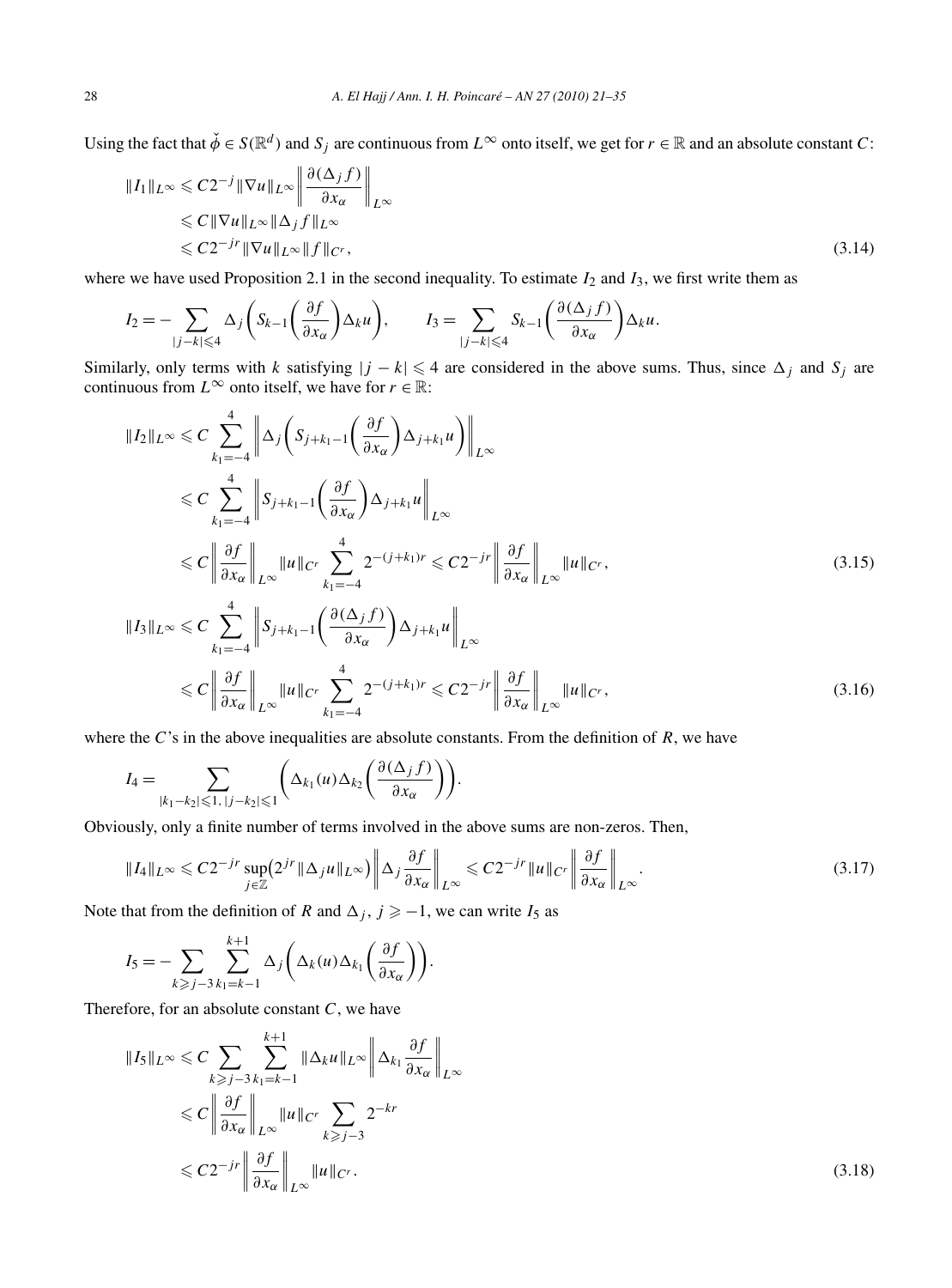Gathering the estimates in (3.14)–(3.18), we establish the desired inequality in (1).

(2) As in the proof of (1), we decompose  $[u\frac{\partial}{\partial x_\alpha}, \Delta_j]f$  as the sum of  $I_1$ ,  $I_2$ ,  $I_3$ ,  $I_4$  and  $I_5$ . The estimate on  $I_1$ remains untouched, while different bounds are needed for  $I_2$ ,  $I_3$ ,  $I_4$  and  $I_5$ . Indeed, for  $j \geq 1$ :

$$
||I_2||_{L^{\infty}} \leq C||\Delta_j u||_{L^{\infty}} \left\| \frac{\partial S_{j-1}f}{\partial x_{\alpha}} \right\|_{L^{\infty}}
$$
  
\n
$$
\leq C2^{j} ||\Delta_j u||_{L^{\infty}} ||S_{j-1}f||_{L^{\infty}}
$$
  
\n
$$
\leq C2^{-j}r ||u||_{C^{r+1}} ||f||_{L^{\infty}},
$$
\n(3.19)

where we have used Proposition 2.1 in the second inequality.  $I_3$  and  $I_4$  can be similarly estimated as  $I_2$ :

$$
||I_3||_{L^{\infty}} \leq C \left\| \frac{\partial \Delta_j f}{\partial x_{\alpha}} \right\|_{L^{\infty}} ||\Delta_j u||_{L^{\infty}} \leq C 2^j ||\Delta_j u||_{L^{\infty}} ||\Delta_j f||_{L^{\infty}}
$$
  
\n
$$
\leq C 2^{-j} ||u||_{C^{r+1}} ||f||_{L^{\infty}},
$$
  
\n
$$
||I_4||_{L^{\infty}} \leq C ||\Delta_j u||_{L^{\infty}} \left\| \frac{\partial \Delta_j f}{\partial x_{\alpha}} \right\|_{L^{\infty}} \leq C 2^j ||\Delta_j u||_{L^{\infty}} ||\Delta_j f||_{L^{\infty}}
$$
  
\n
$$
\leq C 2^{-j} ||u||_{C^{r+1}} ||f||_{L^{\infty}}.
$$
\n(3.21)

Finally, we have

$$
||I_{5}||_{L^{\infty}} \leq C \sum_{k \geq j-3} \sum_{k_{1}=\kappa-1}^{k+1} ||\Delta_{k}u||_{L^{\infty}} \left\| \frac{\partial \Delta_{k_{1}}f}{\partial x_{\alpha}} \right\|_{L^{\infty}}
$$
  
\n
$$
\leq C \sum_{k \geq j-3} \sum_{k_{1}=\kappa-1}^{k+1} 2^{k_{1}} ||\Delta_{k}u||_{L^{\infty}} ||\Delta_{k_{1}}f||_{L^{\infty}} \leq C ||f||_{L^{\infty}} \sum_{k \geq j-3} 2^{k} ||\Delta_{k}u||_{L^{\infty}}
$$
  
\n
$$
\leq C ||f||_{L^{\infty}} ||u||_{C^{r+1}} \sum_{k \geq j-3} 2^{-kr} \leq C 2^{-jr} ||f||_{L^{\infty}} ||u||_{C^{r+1}}.
$$
\n(3.22)

Combining  $(3.19)$ – $(3.22)$  yields  $(2)$ .  $\Box$ 

# **4. Local existence and uniqueness results**

This section is devoted to the proofs of Theorems 1.1 and 1.2. For the sake of a clear presentation, we divide it into three subsections. In the first subsection, we show a basic *a priori* estimate and we prove Theorem 1.4. With the aid of this estimate, we prove Theorems 1.1 and 1.2 in the next subsections.

# *4.1. An a priori estimate*

**Proposition 4.1** *(A priori estimate). Let*  $r > 1$  *and*  $p > 1$ *. For all*  $T > 0$ *,*  $\rho_0 = (\rho_0^+, \rho_0^-) \in Y_{r,q}$  *and*  $u \in$  $L^{\infty}([0,T); C^{r}(\mathbb{R}^{2}) \cap L^{p}(\mathbb{R}^{2}))$ , there exists a unique solution  $\rho = (\rho^{+}, \rho^{-}) \in L^{\infty}([0,T); Y_{r,p})$  of the following sys*tem of linear transport equations*

$$
\frac{\partial \rho^{\pm}}{\partial t} \pm u \frac{\partial \rho^{\pm}}{\partial x_1} = 0. \tag{4.23}
$$

*Moreover, for all*  $t \in [0, T]$ *, we have* 

$$
\|\rho(\cdot,t)\|_{r,p}\leqslant \|\rho_0\|_{r,p}\exp\Biggl(C\int\limits_0^t\|u(\cdot,\tau)\|_{C^r\cap L^p}\,d\tau\Biggr),\,
$$

*where*  $C > 0$  *is a constant depending only on r and p.*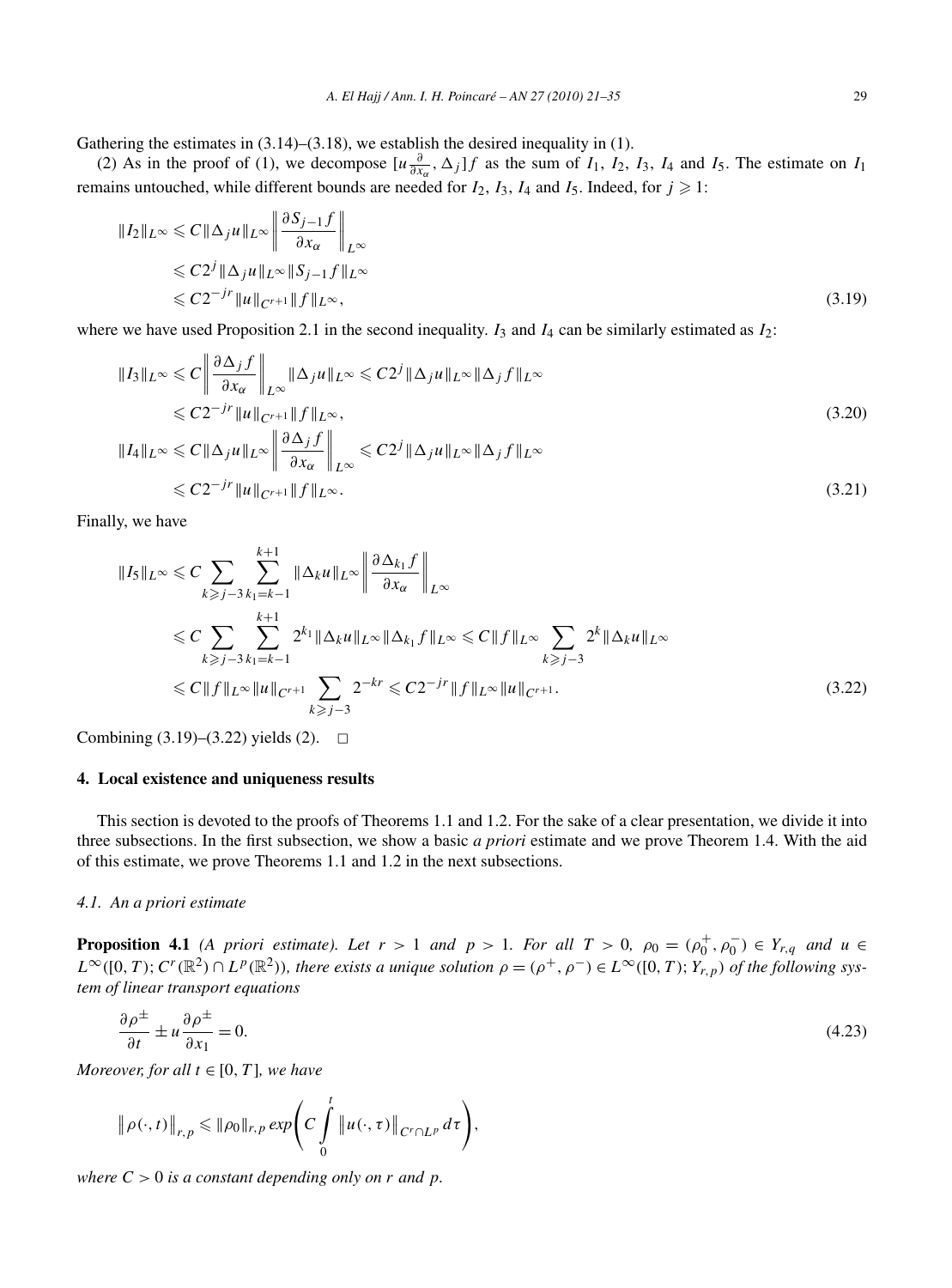**Proof.** From the fact that  $u(\cdot, t) \in C^r(\mathbb{R}^2) \cap L^p(\mathbb{R}^2)$ , for  $t \in [0, T]$ , we can define the flow map  $X^{\pm}(\cdot, t)$  satisfying

$$
\begin{cases} \frac{\partial X^{\pm}(x,t)}{\partial t} = \pm \bar{u}(X(x,t),t), \quad \text{where } \bar{u} = (u,0),\\ X^{\pm}(x,0) = x. \end{cases}
$$
\n(4.24)

By the characteristics method, we know that, if  $(X^{\pm})^{-1}$  is the inverse function of  $X^{\pm}$  with respect to *x*, then  $\rho^{\pm}(x, t)$  =  $\rho_0^{\pm}((X^{\pm})^{-1}(x,t))$  is the unique solution of system (4.23) (see Serre [19] for more details). Let  $j \geq -1$ . Applying the operator  $\Delta_j$  to both sides of the system (1.1) yields

$$
\frac{\partial \Delta_j \rho^{\pm}}{\partial t} \pm u \frac{\partial \Delta_j \rho^{\pm}}{\partial x_1} = \pm \left[ u \frac{\partial}{\partial x_1}, \Delta_j \right] \rho^{\pm},
$$

where  $[u\frac{\partial}{\partial x_1}, \Delta_j]\rho^{\pm}$  is defined in (3.12). This equation can be rewritten in the following form

$$
\Delta_j \rho^{\pm}(x,t) = \Delta_j \rho_0^{\pm} ((X^{\pm})^{-1}(x,t)) \pm \int_0^t \left[ u \frac{\partial}{\partial x_1}, \Delta_j \right] \rho^{\pm} (X^{\pm} ((X^{\pm})^{-1}(x,t),s), s) ds.
$$

Taking the  $L^{\infty}$ -norm of both sides of this equality, we get

$$
\|\Delta_j \rho^{\pm}(\cdot, t)\|_{L^{\infty}} \le \|\Delta_j \rho_0^{\pm}\|_{L^{\infty}} + \int\limits_0^t \left\| \left[u\frac{\partial}{\partial x_1}, \Delta_j\right] \rho^{\pm}(\cdot, s)\right\|_{L^{\infty}} ds.
$$

Applying Lemma 3.1(1), we obtain

$$
\|\rho^{\pm}(\cdot,t)\|_{C^r} \leqslant \|\rho_0^{\pm}\|_{C^r} + C \int\limits_0^t \left( \left\|\frac{\partial \rho^{\pm}}{\partial x_1}(\cdot,s)\right\|_{L^{\infty}} \|u(\cdot,s)\|_{C^r} + \|\nabla u(\cdot,s)\|_{L^{\infty}} \|\rho^{\pm}(\cdot,s)\|_{C^r} \right) ds.
$$

According to (2.8)–(2.9), we know that for  $r > 1$  and a constant  $C = C(r) > 0$ , we have

$$
\left\|\frac{\partial \rho^{\pm}}{\partial x_1}\right\|_{L^{\infty}} \leqslant C \left\|\rho^{\pm}\right\|_{C^r}.
$$

In a similar way, we can obtain  $\|\nabla u\|_{L^{\infty}} \leq C \|u\|_{C^r}$ . Therefore, for  $C = C(r) > 0$ ,

$$
\|\rho^{\pm}(\cdot,t)\|_{C^r} \le \|\rho_0^{\pm}\|_{C^r} + C \int_0^t \|u(\cdot,s)\|_{C^r} \|\rho^{\pm}(\cdot,s)\|_{C^r} ds
$$
  

$$
\le \max_{\pm} (\|\rho_0^{\pm}\|_{C^r}) + C \int_0^t \|u(\cdot,s)\|_{C^r} \|\rho(\cdot,s)\|_{r,p} ds,
$$

where  $\rho = (\rho^+, \rho^-)$ . Moreover, integrating in time the system (4.23), we get the following  $L^p$  estimate:

$$
\|\rho^{\pm}(\cdot,t)\|_{L^{p}} \le \|\rho^{\pm}_{0}\|_{L^{p}} + \int_{0}^{t} \|u(\cdot,s)\|_{L^{p}} \left\|\frac{\partial \rho^{\pm}}{\partial x_{1}}(\cdot,s)\right\|_{L^{\infty}} ds
$$
  

$$
\le \|\rho^{\pm}_{0}\|_{L^{p}} + C \int_{0}^{t} \|u(\cdot,s)\|_{L^{p}} \|\rho(\cdot,s)\|_{r,p} ds,
$$

where we have used Hölder inequality in the first line and  $(2.8)$ – $(2.9)$  in the second line. Now, adding the two previous inequalities, we obtain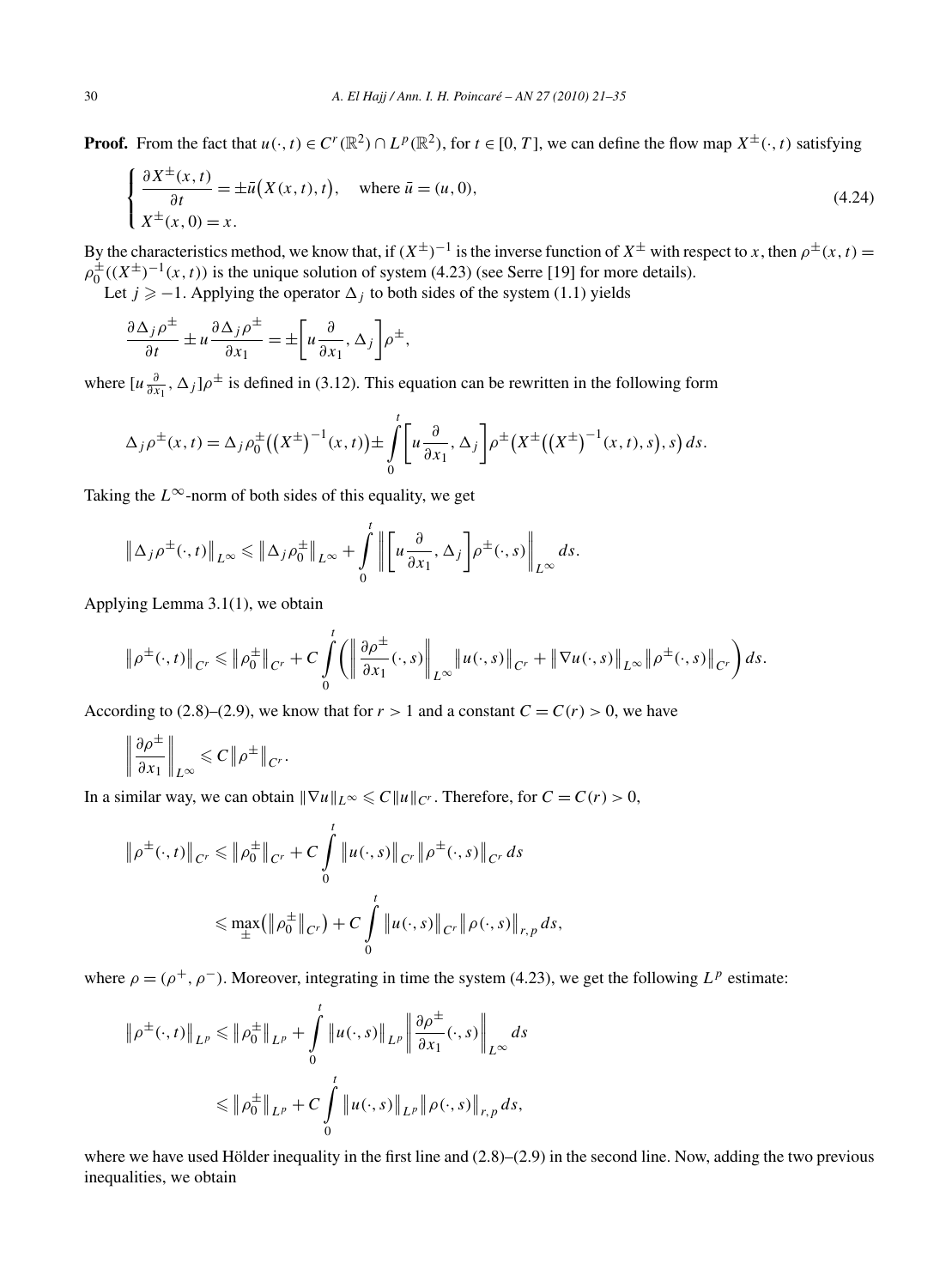$$
\|\rho(\cdot,t)\|_{r,p} \le \|\rho_0\|_{r,p} + C \int\limits_0^t \|u(\cdot,s)\|_{C^r \cap L^p} \|\rho(\cdot,s)\|_{r,p} ds.
$$

By Gronwall's Lemma, we obtain

$$
\|\rho(\cdot,t)\|_{r,p} \le \|\rho_0\|_{r,p} \exp\left(C \int\limits_0^t \|u(\cdot,s)\|_{C^r \cap L^p} ds\right).
$$
\n(4.25)

Which completes the proof of Proposition 4.1.  $\Box$ 

**Proof of Theorem 1.4.** The proof of Theorem 1.4 is a consequence of the proof of Proposition 4.1. Indeed, just consider the characteristic equation

$$
\begin{cases}\n\frac{\partial X(x,t)}{\partial t} = v(X(x,t),t),\\ X(x,0) = x.\n\end{cases}
$$
\n(4.26)

Then, as in the proof of Proposition 4.1, we use the commutator estimates proved in Lemma 3.1(1), to show the following estimate

$$
\|g(\cdot,t)\|_{C^r \cap L^p} \le \|g_0\|_{C^r \cap L^p} \exp\left(C \int\limits_0^t \|v(\cdot,s)\|_{r,p} ds\right),\tag{4.27}
$$

which proves the result.  $\Box$ 

# *4.2. Proof of Theorem 1.1*

The proof starts with the construction of a successive approximation sequence  $\{\rho^n = (\rho^{+,n}, \rho^{-,n})\}_{n \geq 1}$  satisfying

$$
\begin{cases}\n\rho^{1} = (\rho_{0}^{+}, \rho_{0}^{-}) = \rho_{0}, \\
\frac{\partial \rho^{\pm, n+1}}{\partial t} \pm u^{n} \frac{\partial \rho^{\pm, n+1}}{\partial x_{1}} = 0, \quad \text{on } \mathbb{R}^{2} \times (0, T), \\
u^{n} = R_{1}^{2} R_{2}^{2} (\rho^{+, n} - \rho^{-, n}), \\
\rho^{\pm, n+1}(x, 0) = \rho_{0}^{\pm}.\n\end{cases}
$$
\n(4.28)

First of all, according to Proposition 2.4,  $\rho^1 \in Y_{r,p}$  implies that  $u^1 \in C^r(\mathbb{R}^2) \cap L^p(\mathbb{R}^2)$ . Thus, applying Proposition 4.1, we can prove that, for all  $T > 0$ , there exists a unique solution  $\rho^2 \in L^\infty([0, T); Y_{r,p})$  for (4.28) with  $n = 2$ . Arguing in a similar manner we can show that this approached problem (4.28) has a unique solution  $\rho^n$  for all  $n \ge 1$ .

The rest of the proof can be divided into two major steps. The first step establishes the existence of  $T_1 > 0$  such that  $\{\rho^n = (\rho^{+,n}, \rho^{-,n})\}_{n \geq 1}$  is uniformly bounded in  $Y_{r,p}$  for any  $t \in [0, T_1]$ . The second step shows that for some *T*<sub>2</sub> ∈ [0*, T*<sub>1</sub>], we have  $\{\rho^n = (\rho^{+,n}, \rho^{-,n})\}_{n \geq 1}$  is a Cauchy sequence in *C*([0*, T*<sub>2</sub>]*, Y<sub>r</sub>*−1*,p*).

*Step 1 (A uniform bound)*: Using similar arguments as in the proof of Proposition 4.1, estimate (4.25) yields, by Proposition 2.4, the following bound on  $\{\rho^n = (\rho^{+,n}, \rho^{-,n})\}_{n \geq 1}$ :

$$
\|\rho^{n+1}(\cdot,t)\|_{r,p} \le \|\rho_0\|_{r,p} \exp\left(C_0 \int_0^t \|u^n(\cdot,s)\|_{C^r \cap L^p} ds\right),
$$
  

$$
\|\rho_0\|_{r,p} \exp\left(C_0 \int_0^t \|\rho^n(\cdot,s)\|_{r,p} ds\right),
$$

where  $r > 1$ ,  $p \in (1, +\infty)$  and  $C_0 = C_0(r, p)$ . Choose  $T_1$  and M satisfying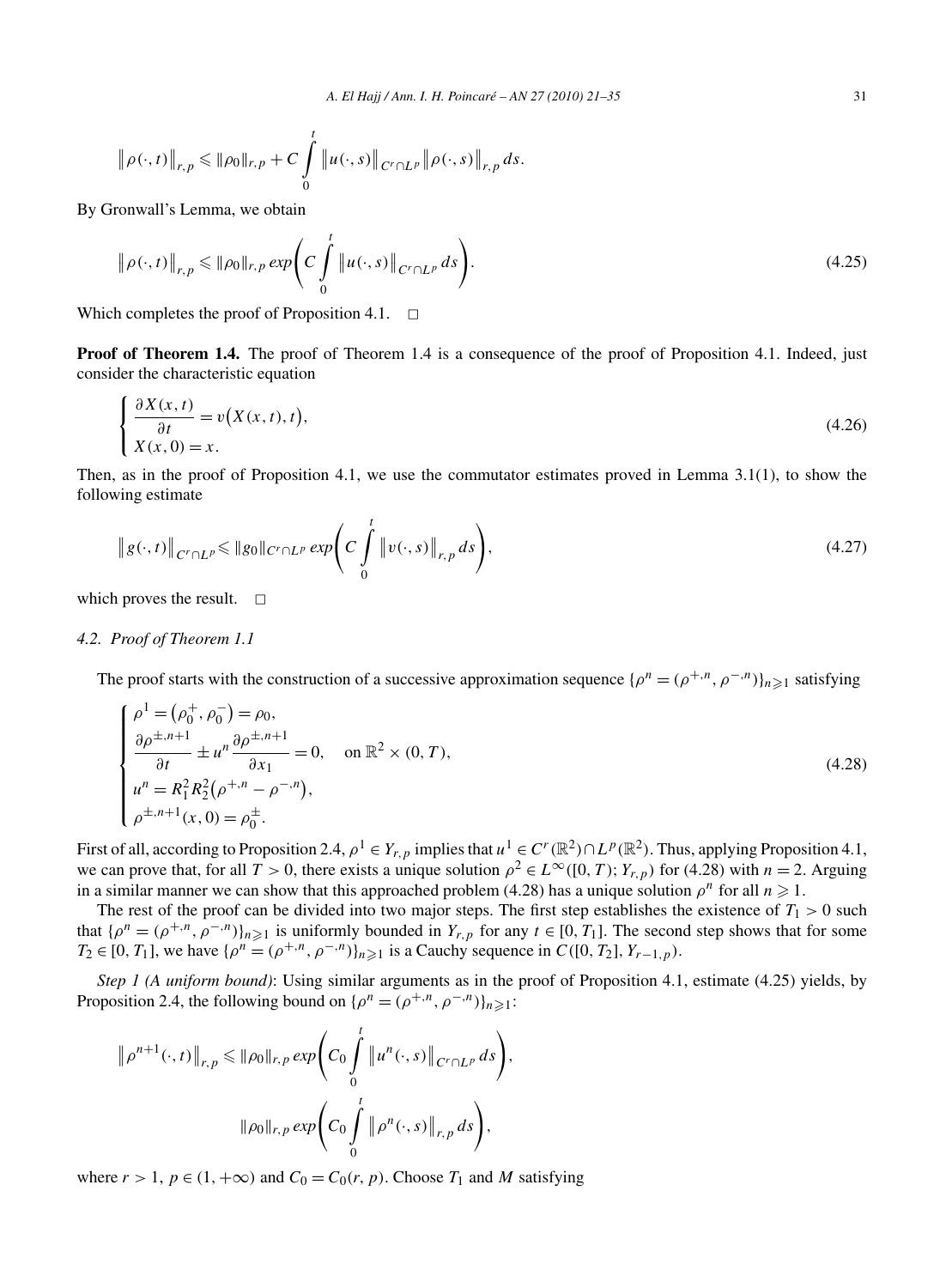$$
M = 2||\rho_0||_{r,p}
$$
 and  $\left(\exp(C_0T_1M) \le 2 \text{ or } T_1 = \frac{\ln(2)}{2C_0||\rho_0||_{r,p}}\right).$ 

Then  $\|\rho^n(\cdot, t)\|_{r,p} \le M$  for all  $n \ge 1$  and  $t \in [0, T_1]$ . Since,

$$
\left\|\rho^1\right\|_{r,p}\leqslant \|\rho_0\|_{r,p}
$$

and  $\|\rho^k(\cdot,t)\|_{r,p} < M$ , we obtain

$$
\left\| \rho^{n+1}(\cdot,t) \right\|_{r,p} \leqslant \|\rho_0\|_{r,p} \exp(C_0 T_1 M) \leqslant M. \tag{4.29}
$$

Furthermore, since  $r > 1$ , we use (2.11) and Proposition 2.4 to get

$$
\left\|\frac{\partial \rho^{\pm,n}}{\partial t}\right\|_{C^{r-1}} \leqslant \left\|u^n \frac{\partial \rho^{\pm,n+1}}{\partial x_1}\right\|_{C^{r-1}} \leqslant \left\|u^n\right\|_{C^{r-1}} \left\|\frac{\partial \rho^{\pm,n+1}}{\partial x_1}\right\|_{L^\infty} + \left\|u^n\right\|_{L^\infty} \left\|\frac{\partial \rho^{\pm,n+1}}{\partial x_1}\right\|_{C^{r-1}} \leqslant C \left\|u^n\right\|_{C^{r-1}} \left\|\rho^{\pm,n+1}\right\|_{C^r} \leqslant C M^2,
$$

where we have used (2.8)–(2.9) in the third line. We can also check that the following  $L^p$  estimate on  $\rho^{\pm,n}$  is valid:

$$
\left\|\frac{\partial \rho^{\pm,n}}{\partial t}\right\|_{L^p} \leqslant \left\|u^n \frac{\partial \rho^{\pm,n+1}}{\partial x_1}\right\|_{L^p} \leqslant \left\|u^n\right\|_{L^p} \left\|\frac{\partial \rho^{\pm,n+1}}{\partial x_1}\right\|_{L^\infty}
$$

$$
\leqslant C \left\|u^n\right\|_{L^p} \left\|\rho^{\pm,n+1}\right\|_{C^r} \leqslant C M^2,
$$

where we have used Hölder inequality in the first line, then  $(2.8)$ – $(2.9)$  and Proposition 2.4 in the second line. Adding the two previous inequalities, we deduce that

$$
\max_{\pm} \left( \left\| \frac{\partial \rho^{\pm, n}}{\partial t} \right\|_{C^{r-1}} \right) + \max_{\pm} \left( \left\| \frac{\partial \rho^{\pm, n}}{\partial t} \right\|_{L^p} \right) \leqslant C M^2,
$$
\n(4.30)

where  $C = C(r)$ . Thus, by (4.29)–(4.30), we obtain that

$$
\rho^n \in L^{\infty}\big([0, T_1]; Y_{r,p}\big) \cap Lip\big([0, T_1]; Y_{r-1,p}\big)
$$

is uniformly bounded.

*Step 2 (Cauchy sequence)*: To show that  $\{\rho^n = (\rho^{+,n}, \rho^{-,n})\}_{n \geq 1}$  is a Cauchy sequence in  $Y_{r-1,q}$ , we consider the difference  $\eta^{\pm,n} = \rho^{\pm,n} - \rho^{\pm,n-1}$ . Rigorously speaking, we should consider the more general difference  $\eta^{\pm,m,n} =$  $\rho^{\pm,m} - \rho^{\pm,n}$ , but the analysis for  $\eta^{m,n} = (\eta^{+,m,n}, \eta^{-,m,n})$  is parallel to what we shall present for  $\eta^n = (\eta^{+,n}, \eta^{-,n})$ and thus we consider  $\eta^n$  for the sake of a concise presentation. It follows from (4.28) that  $\{\eta^n = (\eta^{+,n}, \eta^{-,n})\}_{n \geq 1}$ satisfies

$$
\begin{cases}\n\eta^{\pm,1} = \rho_0^{\pm}, \n\frac{\partial \eta^{\pm,n+1}}{\partial t} \pm u^n \frac{\partial \eta^{\pm,n+1}}{\partial x_1} = \mp w^n \frac{\partial \rho^{\pm,n}}{\partial x_1}, \n w^n = R_1^2 R_2^2 (\eta^{+,n} - \eta^{-,n}), \n\eta^{\pm,n+1}(x,0) = \eta_0^{\pm,n+1}(x) = 0.\n\end{cases}
$$
\n(4.31)

Proceeding as in the proof of Proposition 4.1, we obtain for any integer  $j \geq -1$ ,

$$
\|\Delta_j \eta^{\pm, n+1}(\cdot, t)\|_{L^\infty} \leq \underbrace{\int_{0}^{t} \left\| \left[u^n \frac{\partial}{\partial x_1}, \Delta_j \right] \eta^{\pm, n+1}(\cdot, s)\right\|_{L^\infty} ds}_{K_1} + \underbrace{\int_{0}^{t} \left\| \Delta_j \left(u^n \frac{\partial \rho^{\pm, n}}{\partial x_1}(\cdot, s)\right) \right\|_{L^\infty} ds}_{K_2}.
$$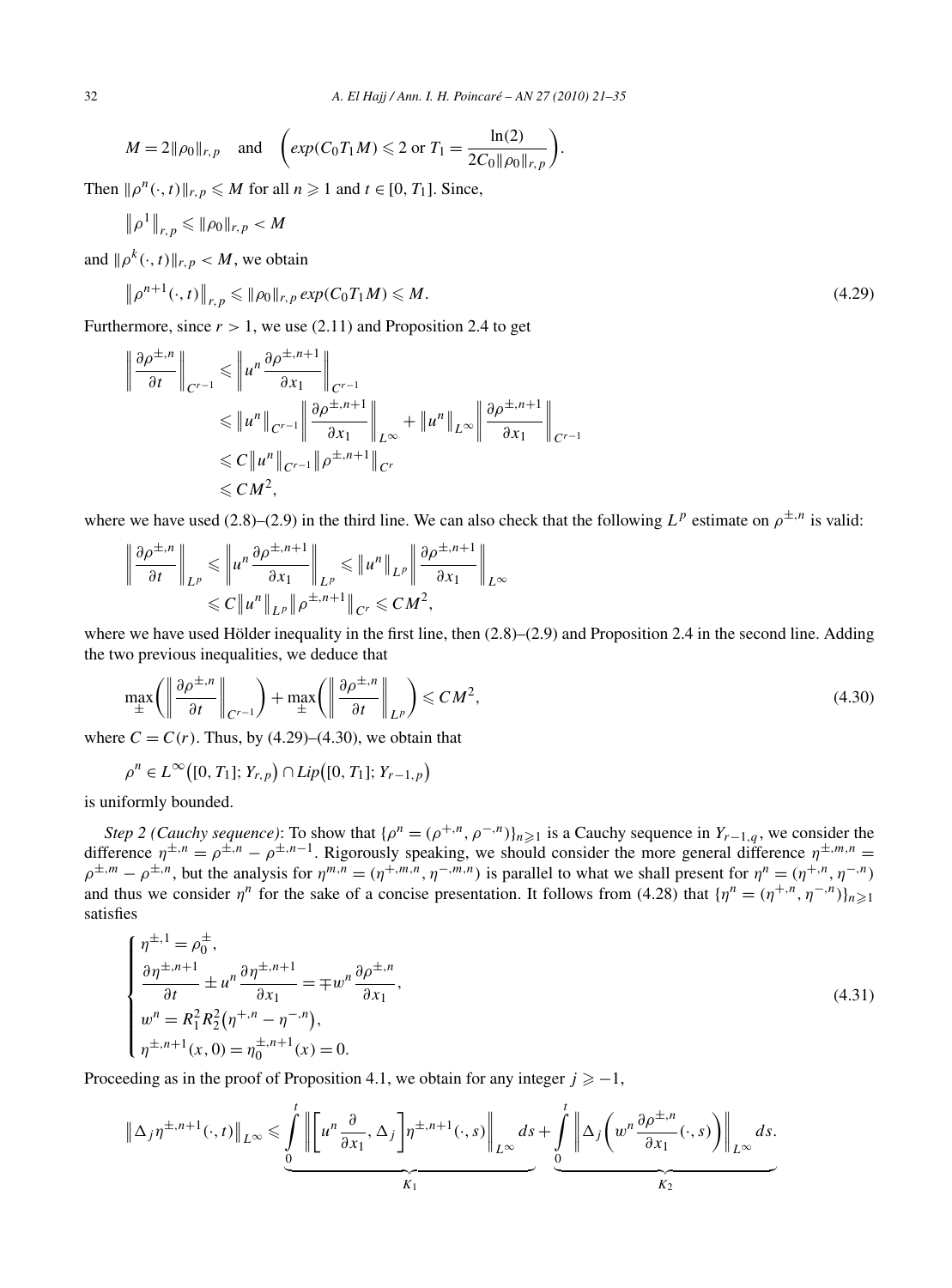Estimating  $K_1$  by Lemma 3.1(2), and  $K_2$  by (2.11), we get

$$
\|\eta^{\pm,n+1}(\cdot,t)\|_{C^{r-1}} \leq C \int_0^t \left( \|\nabla u^n(\cdot,s)\|_{L^\infty} \|\eta^{\pm,n+1}(\cdot,s)\|_{C^{r-1}} + \|u^n(\cdot,s)\|_{C^r} \|\eta^{\pm,n+1}(\cdot,s)\|_{L^\infty} \right) ds
$$
  
+ 
$$
C \int_0^t \left( \left\|w^n(\cdot,s)\right\|_{L^\infty} \left\|\frac{\partial \rho^{\pm,n}}{\partial x_1}(\cdot,s)\right\|_{C^{r-1}} + \left\|w^n(\cdot,s)\right\|_{C^{r-1}} \left\|\frac{\partial \rho^{\pm,n}}{\partial x_1}(\cdot,s)\right\|_{L^\infty} \right) ds.
$$

Since  $r > 1$ , Proposition 2.2 implies,

$$
\|\nabla u^{n}\|_{L^{\infty}} \leq C \|u^{n}\|_{C^{r}}, \qquad \|\eta^{\pm, n+1}\|_{L^{\infty}} \leq C \|\eta^{\pm, n+1}\|_{C^{r-1}},
$$
  

$$
\left\|\frac{\partial \rho^{\pm, n}}{\partial x_{1}}\right\|_{L^{\infty}} \leq C \|\rho^{\pm, n}\|_{C^{r}} \quad \text{and} \quad \|w^{n}\|_{L^{\infty}} \leq C \|w^{n}\|_{C^{r-1}}.
$$

Therefore, for a constant *C* depending only on *r*,

$$
\|\eta^{\pm,n+1}(\cdot,t)\|_{C^{r-1}} \leq C \int_{0}^{t} \|u^{n}(\cdot,s)\|_{C^{r}} \|\eta^{\pm,n+1}(\cdot,s)\|_{C^{r-1}} ds + C \int_{0}^{t} \|w^{n}(\cdot,s)\|_{C^{r-1}} \|\rho^{\pm,n}(\cdot,s)\|_{C^{r}} ds.
$$
 (4.32)

However, it follows from a basic  $L^p$  estimate that

$$
\|\eta^{\pm,n+1}(\cdot,t)\|_{L^p}\leq C\int\limits_0^t\|\nabla u^n(\cdot,s)\|_{L^\infty}\|\eta^{\pm,n+1}(\cdot,s)\|_{L^p}\,ds+C\int\limits_0^t\|w^n(\cdot,s)\|_{L^p}\left\|\frac{\partial\rho^{\pm,n}}{\partial x_1}(\cdot,s)\right\|_{L^\infty}\,ds.
$$

Since  $r > 1$ , using Proposition 2.2, we deduce that

$$
\|\eta^{\pm,n+1}(\cdot,t)\|_{L^p} \leq C \int_0^t \|u^n(\cdot,s)\|_{C^r} \|\eta^{\pm,n+1}(\cdot,s)\|_{L^p} ds + C \int_0^t \|w^n(\cdot,s)\|_{L^p} \|\rho^{\pm,n}(\cdot,s)\|_{C^r} ds. \tag{4.33}
$$

Adding the two inequalities (4.32) and (4.33), yields

$$
\|\eta^{n+1}(\cdot,t)\|_{r-1,p} \leq C \int_{0}^{t} \|u^{n}(\cdot,s)\|_{C^{r}\cap L^{p}} \|\eta^{n+1}(\cdot,s)\|_{r-1,p} ds
$$
  
+ 
$$
C \int_{0}^{t} \|w^{n}(\cdot,s)\|_{C^{r-1}\cap L^{p}} \|\rho^{n}(\cdot,s)\|_{r,p} ds.
$$

The components of  $w^n$  are the Riesz transforms of  $\eta^n$  and thus, according to Proposition 2.4:

$$
||w^n||_{C^{r-1}\cap L^p} \leq C||\eta^n||_{r-1,p}.
$$

We thus have reached an iterative relationship between  $\|\eta^n\|_{r-1,p}$  and  $\|\eta^{n+1}\|_{r-1,p}$ :

$$
\|\eta^{n+1}(\cdot,t)\|_{r-1,p} \leq C_1 \int_0^t \|\rho^n(\cdot,s)\|_{r,p} \|\eta^{n+1}(\cdot,s)\|_{r-1,p} ds + C_1 \int_0^t \|\eta^n(\cdot,s)\|_{r-1,p} \|\rho^n(\cdot,s)\|_{r,p} ds,
$$
\n(4.34)

where the constants are labeled as  $C_1$  for the purpose of defining  $T_2$ . It has been shown in Step 1 that for  $t \leq T_1$ ,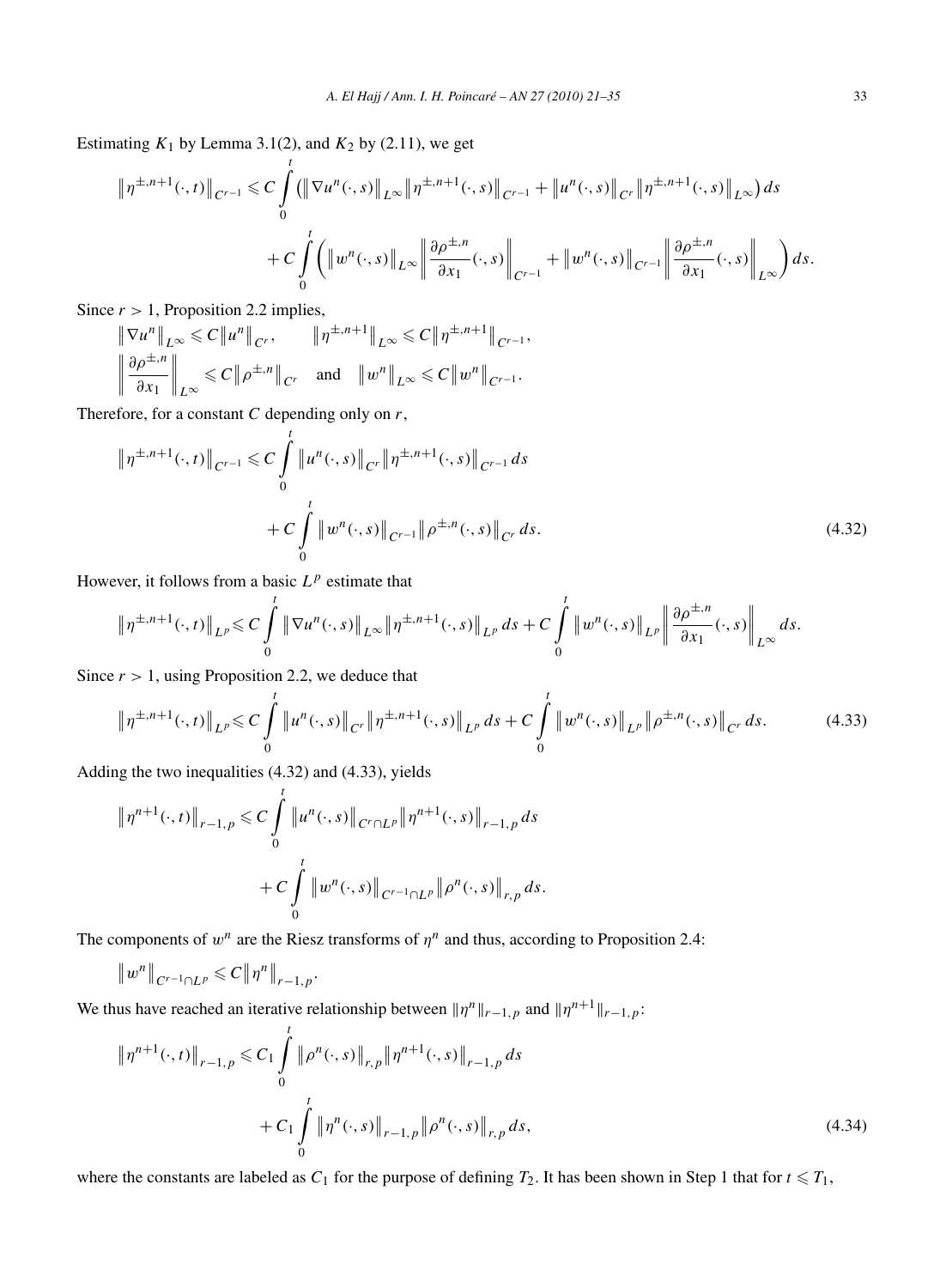$\left\| \rho^n \right\|_{r,p} \leqslant M.$ 

Now, choose  $T_2 > 0$  satisfying

$$
T_2 \leqslant T_1, \qquad C_1 M T_2 \leqslant \frac{1}{4}.
$$

In the following, we will prove that the sequence  $\{\rho^n(\cdot,t)\}_{n\geq 1}$  is a Cauchy sequence in  $Y_{r-1,p}$  for  $t \leq T_2$ . Indeed, for any given  $\varepsilon > 0$  small enough, if we assume that  $||\eta^n||_{r-1,p} \leq \varepsilon$  for  $t \leq T_2$ , then (4.34) implies that

$$
\|\eta^{n+1}\|_{r-1,p} \leq C_1 \varepsilon MT_2 + C_1 M \int_0^t \|\eta^{n+1}(\cdot,s)\|_{r-1,p} ds,
$$

is valid for any  $t \leq T_2$ . It then follows from Gronwall's inequality that

$$
\|\eta^{n+1}\|_{r-1,p}\leqslant \varepsilon,
$$

which implies that  $\{\rho^n(\cdot,t)\}_{n\geq 1}$  is a Cauchy sequence in  $Y_{r-1,p}$  for  $t \leq T_2$  and then completes the proof of Step 2. We conclude from Steps 1 and 2 that there exists  $\rho = (\rho^+, \rho^-)$  satisfying

 $\rho \in L^{\infty}([0, T_2]; Y_{r,p}) \cap Lip([0, T_2]; Y_{r-1,p})$ 

such that  $\rho^n$  converges to  $\rho$  in  $C([0, T_2]; Y_{r-1, p})$ .

The proof of uniqueness follows directly from Step 2. This completes the proof of Theorem 1.1.

# *4.3. Proof of Theorem 1.2*

It is worth mentioning that the ideas of the proof of Theorem 1.2 are already contained in the proof of Theorem 1.1. First of all, we note that for all  $L \in \mathbb{R}$ , if  $\rho^{\pm}$  are solutions of (1.1) then

$$
\bar{\rho}^{\pm}(x_1, x_2, t) = \rho^{\pm}(x_1, x_2, t) - Lx_1
$$

solves the following system:

$$
\begin{cases} \frac{\partial \bar{\rho}^{\pm}}{\partial t}(x,t) \pm u \frac{\partial \bar{\rho}^{\pm}}{\partial x_1}(x,t) = \mp Lu & \text{on } \mathbb{R}^2 \times (0,T), \\ u = R_1^2 R_2^2 (\bar{\rho}^+ - \bar{\rho}^-), \end{cases}
$$
(4.35)

and respects the following initial data:

$$
\bar{\rho}_0^{\pm}(x_1, x_2, t) = \rho_0^{\pm}(x_1, x_2) - Lx_1.
$$

Now, to prove Theorem 1.2, it suffices to show that, for all initial data  $\bar{\rho}_0^{\pm} \in Y_{r,p}$ , the system (4.35) has a unique local solution  $\bar{\rho}^{\pm} \in L^{\infty}([0, T); Y_{r, p})$  for  $r > 1$  and  $p \in (1, +\infty)$ .

In order to do this, we proceed as in the proof of Theorem 1.1. We consider the following approached system:

$$
\begin{cases}\n\bar{\rho}^1 = (\bar{\rho}_0^+, \bar{\rho}_0^-) = \bar{\rho}_0, \\
\frac{\partial \bar{\rho}^{\pm, n+1}}{\partial t} \pm u^n \frac{\partial \bar{\rho}^{\pm, n+1}}{\partial x_1} = \mp Lu^n, \quad \text{on } \mathbb{R}^2 \times (0, T), \\
u^n = R_1^2 R_2^2 (\bar{\rho}^{+, n} - \bar{\rho}^{-, n}), \\
\bar{\rho}^{\pm, n+1}(x, 0) = \bar{\rho}_0^{\pm}.\n\end{cases} \tag{4.36}
$$

We remark that, the only change that appears here, compared to the approached system (4.28) is the right-hand side  $Lu^n$  of the second equation of (4.36). However, by Proposition 2.4, we know that this term remains bounded in  $L^{\infty}([0, T); C^{r}(\mathbb{R}^{2}) \cap L^{p}(\mathbb{R}^{2})$  for  $r > 1$  and  $p \in (1, +\infty)$ . Which permits us to easily follow the same steps of the proof of Theorem 1.1. This finally proves that, for some small  $T > 0$ , we have on the one hand: the sequence  $\bar{\rho}^n =$  $(\bar{\rho}^{+,n}, \bar{\rho}^{-,n})$  is uniformly bounded in  $L^{\infty}([0, T); Y_{r,p})$ , and on the other hand, this sequence is a Cauchy sequence in  $L^{\infty}([0, T); Y_{r-1, p})$ . This terminate the proof.